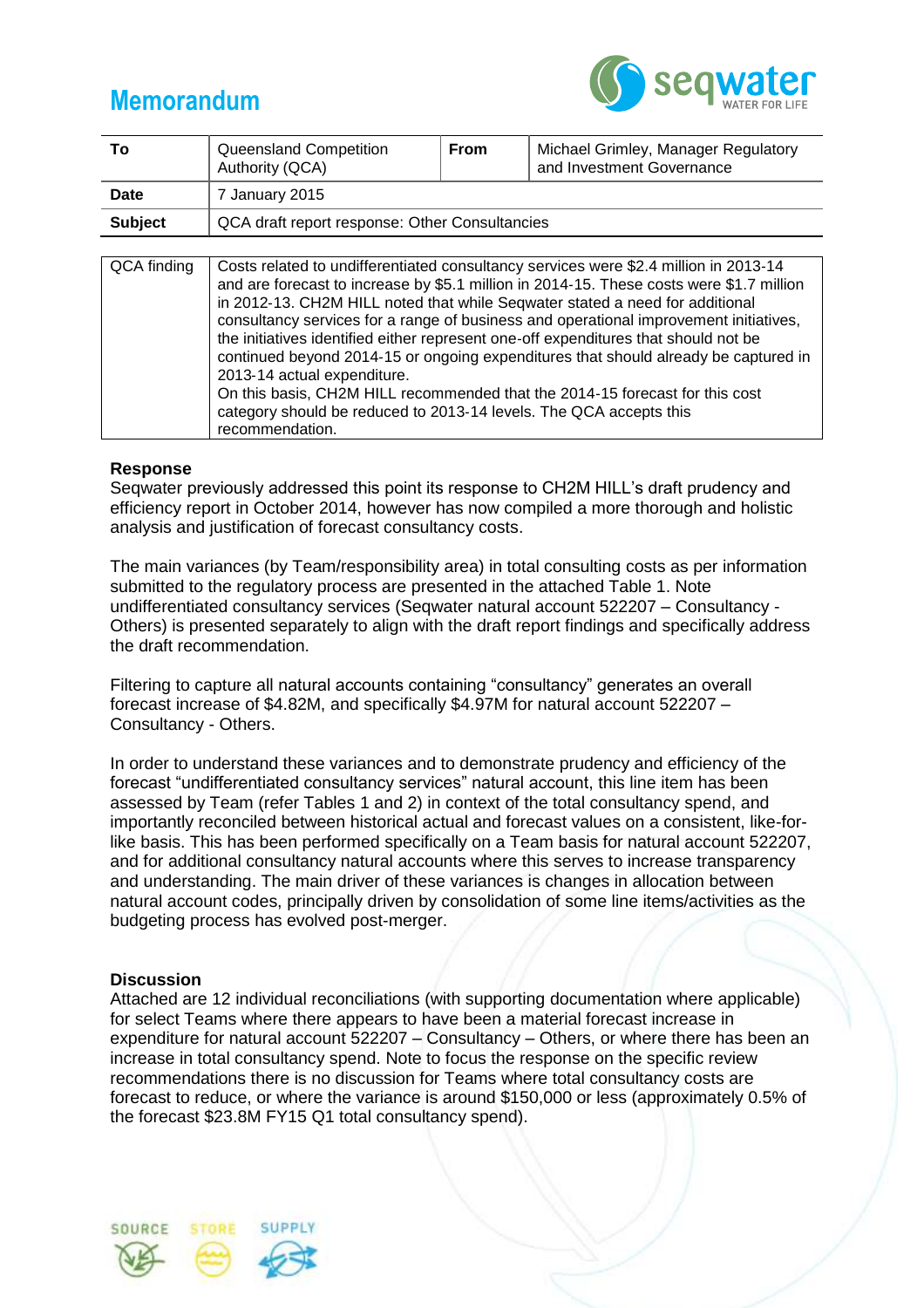

Table 1: Comparative Analysis – Total and Other Consultancies FY14 actual vs FY15 Q1 forecast (\$ nominal)

|                                                        |                                                | <b>FY14A</b>   |                | FY15 Q1                               | <b>Difference</b>  |                                       |  |  |
|--------------------------------------------------------|------------------------------------------------|----------------|----------------|---------------------------------------|--------------------|---------------------------------------|--|--|
| \$ nominal                                             | 522207- Consultancy-<br>Total<br><b>Others</b> |                | <b>Total</b>   | 522207- Consultancy-<br><b>Others</b> | Total              | 522207- Consultancy-<br><b>Others</b> |  |  |
| <b>APDD</b>                                            | 7,622,779                                      | 1,019,525      | 7,667,723      | 4,262,475                             | 44,944             | 3,242,950                             |  |  |
| APDD - Asset Capability and Sustainability             | 1,075,384                                      | 53,415         | 1,640,000      | 1.640.000                             | 564,616            | 1,586,585                             |  |  |
| APDD - Asset Planning                                  | 3,142,845                                      | 393,155        | 2,759,248      |                                       |                    | (393, 155)                            |  |  |
| APDD - Engineering and Technical Support               | 113,402                                        | 42,400         | 604,460        | 334,460                               | 491,058            | 292,060                               |  |  |
| APDD - GM                                              | 151,876                                        | $\sim$         | 939.715        | 873,715                               | 787,839            | 873,715                               |  |  |
| APDD - Program Delivery                                | 2,372,205                                      | 447,640        | $\mathbf{r}$   | $\mathbf{r}$                          | (2,372,205)        | (447, 640)                            |  |  |
| APDD - Water Quality and Environment                   | 767,066                                        | 82,916         | 1,724,300      | 1,414,300                             | 957,234            | 1,331,384                             |  |  |
| <b>CEO</b>                                             | 12,025                                         | 10,561         | 109.000        | 85,000                                | 96,975             | 74,439                                |  |  |
| CEO                                                    | (19, 865)                                      | 10,561         | $\sim$         | $\sim$                                | 19,865             | (10, 561)                             |  |  |
| <b>CEO - External Relations</b>                        | 31,890                                         | $\sim$         | 109,000        | 85,000                                | 77,110             | 85,000                                |  |  |
| Finance                                                | 950,823                                        | 236.622        | 551,460        | 100,000                               | (399, 363)         | (136, 622)                            |  |  |
| Finance - Finance                                      | 185,122                                        | $\sim$         | 235,000        | 50,000                                | 49,878             | 50,000                                |  |  |
| Finance - GM                                           | 66,006                                         | ÷.             | 45,000         | ÷.                                    | (21,006)           | $\sim$                                |  |  |
| Finance - Procurement                                  | 406,124                                        | 174,000        |                |                                       | (406, 124)         | (174,000)                             |  |  |
| Finance - Property and Facilities                      | 293,571                                        | 62,622         | 271,460        | 50,000                                | (22, 111)          | (12, 622)                             |  |  |
| <b>General Counsel</b>                                 | 391,677                                        | 355,005        | 912,000        | 576,000                               | 520,322            | 220,995                               |  |  |
| General Counsel - GM                                   | 137,455                                        | 137,455        | 40,000         | 40,000                                | (97, 455)          | (97, 455)                             |  |  |
| General Counsel - Governance Risk and Compliance       | 254,223                                        | 217,551        | 736,000        | 400,000                               |                    | 182,449                               |  |  |
| General Counsel - Legal Services                       | $\mathcal{L}$                                  | $\sim$         | 136,000        | 136,000                               |                    | 136,000                               |  |  |
| <b>OPS - Catchment</b>                                 | 1,032,001                                      | 7.605          | 1,941,453      | $\blacksquare$                        | 136,000<br>909,452 | (7,605)                               |  |  |
| OPS Catch - Water Source Operations and management     | 743,015                                        | 1,625          | 1,631,000      | ÷                                     | 887,985            | (1,625)                               |  |  |
| OPS Catch - GM                                         | 15,370                                         | 5,980          | 160,453        | $\overline{\phantom{a}}$              | 145,083            | (5,980)                               |  |  |
| OPS Catch - Recreation and catchment services          | 273,617                                        | $\sim$         | 150,000        | L.                                    | (123, 617)         | $\omega$                              |  |  |
| <b>OPS - Treated</b>                                   | 2,745,470                                      | 312.730        | 4,721,803      | 114,745                               | 1,976,333          | (197, 985)                            |  |  |
| OPS Treated - Asset Maintenance                        | 125,165                                        | $\sim$         | 122,200        | 28,800                                | (2,965)            | 28,800                                |  |  |
| OPS Treated - Business Systems and Support             | 177,841                                        | 153.991        | 78,000         | 78,000                                | (99, 841)          | (75, 991)                             |  |  |
| OPS Treated - GM                                       | 1,750                                          | ÷.             |                | $\overline{a}$                        | (1,750)            | ÷.                                    |  |  |
| OPS Treated - Operational and Contractual Performance  | 2,318,770                                      | 158,739        | 3,968,603      | 7,945                                 | 1,649,833          | (150, 794)                            |  |  |
| OPS Treated - Supply (Treated Water) - North           | 16,596                                         |                | 10,000         |                                       | (6,596)            |                                       |  |  |
| OPS Treated - Supply (Treated Water) - South           | (850)                                          | ÷.             | $\overline{a}$ | ÷.                                    | 850                | ×,                                    |  |  |
| OPS Treated - Supply (Treated Water) Central           | 106,197                                        | $\overline{a}$ | 543,000        |                                       | 436,802            | $\mathcal{L}$                         |  |  |
| <b>SPT</b>                                             | 4,112,527                                      | 57.623         | 5,221,350      | 75,000                                | 1,108,823          | 17.377                                |  |  |
| SPT - Brand, Strategy and Community                    | 503,462                                        | $\sim$         | 115,000        |                                       | (388, 462)         | $\mathcal{L}$                         |  |  |
| SPT - GM                                               | 32,095                                         | ×.             | $\mathbf{r}$   |                                       | (32,095)           | $\sim$                                |  |  |
| SPT - Information and Communications Technology        | 1.815.221                                      | 11.700         | 3.816.350      | L.                                    | 2,001,129          | (11,700)                              |  |  |
| SPT - People and Culture                               | 567,067                                        | 28,848         | 515,000        | 60,000                                | (52,067)           | 31,152                                |  |  |
| SPT - Workplace Health and Safety                      | 1,194,682                                      | 17,075         | 775,000        | 15,000                                | (419, 682)         | (2,075)                               |  |  |
| <b>WSSP</b>                                            | 2,147,524                                      | 257,130        |                | 2,707,477<br>2,015,797                |                    | 1,758,667                             |  |  |
| WSSP - Regulatory and Investment Governance            | 269,584                                        | $\sim$         |                | 119,274<br>50,000                     |                    | 50,000                                |  |  |
| WSSP - Water Policy, Strategy, Research and Innovation | 1,071,829                                      | 138,976        | 2,588,203      | 1,965,797                             |                    | 1,826,821                             |  |  |
| WSSP - Water Supply Planning                           | 806,111                                        | 118,154        |                |                                       |                    | (118, 154)                            |  |  |
|                                                        |                                                |                |                |                                       | (806, 111)         |                                       |  |  |
| <b>Total</b>                                           | 19,014,827                                     | 2,256,801      | 23,832,265     | 7,229,017                             | 4,817,439          | 4,972,215                             |  |  |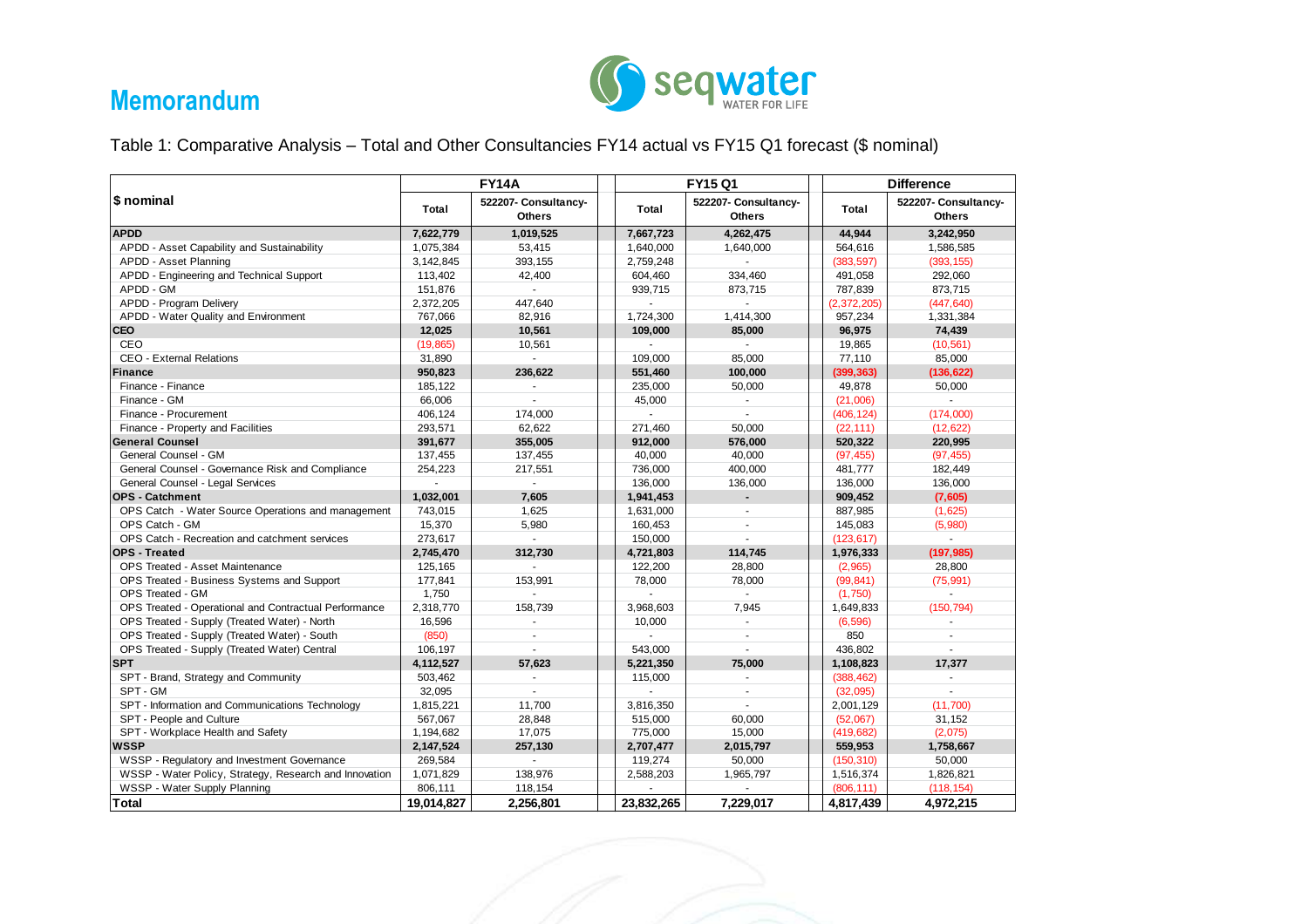

### Table 2: Comparative Analysis – Total and Other Consultancies FY14 actual vs FY15 Q1 forecast (\$ nominal)

| APDD - Engineering and Technical Support                                              | <b>FY14A</b>             | FY15 Q1             | Change              | OPS Treated - Ops and Contractual Performance                              | <b>FY14A</b>                | FY15 Q1                  | Change            |
|---------------------------------------------------------------------------------------|--------------------------|---------------------|---------------------|----------------------------------------------------------------------------|-----------------------------|--------------------------|-------------------|
| 522200 - Consultants                                                                  | 55,155                   |                     | (55, 155)           | 522207 - Consultancy - Others                                              | 158,739                     | 7,945                    | (150, 794)        |
| 522207 - Consultancy - Others                                                         | 42,400                   | 334,460             | 292,060             | 522209 - Consultancy - Information Tech                                    | 39,180                      |                          | (39, 180)         |
| 522213 - Consultancy - Engineering                                                    | 15,847                   | 270,000             | 254,153             | 522213 - Consultancy - Engineering                                         | 144,962                     | 347,506                  | 202,544           |
| <b>Grand Total</b>                                                                    | 113,402                  | 604,460             | 491,058             | 522214 - Consultancy - Process Improvement                                 |                             | 50,000                   | 50,000            |
|                                                                                       |                          |                     |                     | 522217 - Consultancy - Natural Assets                                      | 144,349                     |                          | (144, 349)        |
| APDD - Asset Capability and Sustainability                                            | <b>FY14A</b>             | FY15 Q1             | Change              | 522219 - Consultancy - Asset Management Planning                           |                             | 192,615                  | 192,615           |
| 522207 - Consultancy - Others                                                         | 53,415                   | 1,640,000           | 1,586,585           | 522220 - Consultancy - Project Management                                  | 983,824                     | 1,283,385                | 299,561           |
| 522213 - Consultancy - Engineering                                                    | 66,125                   |                     | (66, 125)           | 522222 - Consult-Energy Management                                         |                             | 50,000                   | 50,000            |
| 522219 - Consultancy - Asset Management Planning                                      | 746,996                  | ÷.                  | (746, 996)          | 522234 - Consult-Eng - AM - Special Services                               | 23,122                      |                          | (23, 122)         |
| 522220 - Consultancy - Project Management                                             | 17,445<br>148,796        | $\sim$              | (17, 445)           | 522236 - Consultancy - Communication<br>522237 - Consultancy - Procurement | 4,988                       | 13,001<br>15,000         | 13,001            |
| 522230 - Consult-Eng - Asset Management<br>522251 - Consult-Env - Specialist research | (9,091)                  |                     | (148, 796)<br>9,091 | 522238 - Consultancy - Strategy Planning                                   | 166,272                     | 416,457                  | 10,013<br>250,185 |
| 522257 - Consult-Env - Aquatic ecology                                                | 6,925                    | ÷,                  | (6, 925)            | 522240 - Consultancy - Economic & Regulatory                               | 1,098                       | 273,759                  | 272,661           |
| 522269 - Consultancy - Fire Management                                                | 37,575                   |                     | (37, 575)           | 522241 - Consult-Economic and Financial Modelling                          |                             |                          |                   |
| 522270 - Consultancy - Environ Serv - Enviro Offset                                   | 7,200                    |                     | (7, 200)            | 522242 - Consult-Financial Advisory                                        | 173,991                     | 71,014                   | (102, 977)        |
| <b>Grand Total</b>                                                                    |                          | 1,075,384 1,640,000 | 564,616             | 522243 - Consult-Economic Services                                         | 81,732                      | $\overline{\phantom{a}}$ | (81, 732)         |
|                                                                                       |                          |                     |                     | 522251 - Consult-Env - Specialist research                                 | ÷,                          | 51,281                   | 51,281            |
| <b>APDD - GM</b>                                                                      | <b>FY14A</b>             | FY15 Q1             | Change              | 522365 - Consultancy - Legal Advice                                        | 61,746                      | 1,571                    | (60, 175)         |
| 522207 - Consultancy - Others                                                         | $\overline{\phantom{a}}$ | 873,715             | 873,715             | 622311 - VC-Consultants - Engineering                                      | 184,682                     | 120,632                  | (64,050)          |
| 522220 - Consultancy - Project Management                                             | (270)                    |                     | 270                 | 622312 - VC-Consultants - Operational                                      | 33,818                      | 5,720                    | (28,098)          |
| 522236 - Consultancy - Communication                                                  | 1,750                    |                     | (1,750)             | 622313 - VC-Consultants - Management Systems                               | 1,799                       | ٠                        | (1,799)           |
| 522238 - Consultancy - Strategy Planning                                              | $\overline{\phantom{a}}$ | 16,000              | 16,000              | 622314 - VC-Consultants - Safety                                           | 831                         | $\overline{\phantom{a}}$ | (831)             |
| 522240 - Consultancy - Economic & Regulatory                                          | 150,396                  | 50,000              | (100, 396)          | 622317 - VC-Consultants -Auditors                                          | 15,461                      |                          | (15, 461)         |
| <b>Grand Total</b>                                                                    | 151,876                  | 939,715             | 787,839             | 622320 - VC-Consultants - Financial                                        | 59,528                      | (15, 363)                | (74, 891)         |
|                                                                                       |                          |                     |                     | 622321 - VC-Consultants - Admin                                            | $\overline{\phantom{a}}$    | 1,084,080                | 1,084,080         |
| <b>APDD - Water Quality and Environment</b>                                           | <b>FY14A</b>             | FY15 Q1             | Change              | 622331 - VC-IT Consultants                                                 | 38,650                      |                          | (38.650)          |
| 522207 - Consultancy - Others                                                         | 82,916                   | 1,414,300           | 1,331,384           | <b>Grand Total</b>                                                         | 2,318,770                   | 3,968,603                | 1,649,833         |
| 522209 - Consultancy - Information Tech                                               | 28,235                   |                     | (28, 235)           |                                                                            |                             |                          |                   |
| 522210 - Consultancy - Water Quality                                                  | 566,705                  | 310,000             | (256, 705)          | OPS Treated - Supply (Treated Water) Central                               | <b>FY14A</b>                | FY15 Q1                  | Change            |
| 522258 - Consult-Env - Monitoring technologies                                        | 39,511                   |                     | (39, 511)           | 522209 - Consultancy - Information Tech                                    | 18,000                      | 160,000                  | 142,000           |
| 522270 - Consultancy - Environ Serv - Envro Offset                                    | 49,700                   |                     | (49, 700)           | 522213 - Consultancy - Engineering                                         | 38,531                      | 285,000                  | 246,468           |
| <b>Grand Total</b>                                                                    | 767,066                  | 1,724,300           | 957,234             | 522214 - Consultancy - Process Improvement                                 | 11,500                      | 15,000                   | 3,500             |
|                                                                                       |                          |                     |                     | 522219 - Consultancy - Asset Management Planning                           | $\mathcal{L}_{\mathcal{A}}$ | 23,000                   | 23,000            |
| <b>CEO - External Relations</b>                                                       | <b>FY14A</b>             | FY15 Q1             | Change              | 522220 - Consultancy - Project Management                                  | 28,035                      | 60,000                   | 31,965            |
| 522207 - Consultancy - Others                                                         | $\sim$                   | 85,000              | 85,000              | 522236 - Consultancy - Communication                                       | 10,131                      |                          | (10, 131)         |
| 522208 - Consultancy - Human Resource                                                 | 19,320                   | $\sim$              | (19, 320)           | <b>Grand Total</b>                                                         | 106,197                     | 543,000                  | 436,802           |
| 522236 - Consultancy - Communication                                                  | 12,570                   | 24,000              | 11,430              |                                                                            |                             |                          |                   |
| <b>Grand Total</b>                                                                    | 31,890                   | 109,000             | 77,110              | SPT - Information and Communications Tech                                  | <b>FY14A</b>                | FY15 Q1                  | Change            |
|                                                                                       |                          |                     |                     | 522207 - Consultancy - Others                                              | 11,700                      |                          | (11, 700)         |
| Finance - Finance                                                                     | <b>FY14A</b>             | FY15 Q1             | Change              | 522209 - Consultancy - Information Tech                                    | 1,651,327                   | 3,796,350                | 2,145,023         |
| 522207 - Consultancy - Others                                                         |                          | 50,000              | 50,000              | 522214 - Consultancy - Process Improvement                                 | 38,429                      | 20,000                   | (18, 429)         |
| 522240 - Consultancy - Economic & Regulatory                                          | 87,223                   |                     | (87, 223)           | 522220 - Consultancy - Project Management                                  | 57,325                      |                          | (57, 325)         |
| 522242 - Consult-Financial Advisory<br><b>Grand Total</b>                             | 97,898<br>185,122        | 185,000<br>235,000  | 87,102<br>49,878    | 522238 - Consultancy - Strategy Planning                                   | 56,440                      |                          | (56, 440)         |
|                                                                                       |                          |                     |                     | <b>Grand Total</b>                                                         | 1,815,221                   | 3,816,350                | 2,001,129         |
| General Counsel - Governance Risk and Comp                                            | <b>FY14A</b>             | FY15 Q1             | Change              |                                                                            | <b>FY14A</b>                | FY15 Q1                  | Change            |
| 522207 - Consultancy - Others                                                         | 217,551                  | 400,000             | 182.449             | WSSP - Water Policy, Strategy, Research and Inno<br>522200 - Consultants   | 210.390                     |                          | (210, 390)        |
| 522238 - Consultancy - Strategy Planning                                              | ٠                        | 276,000             | 276,000             | 522207 - Consultancy - Others                                              | 138,976                     | 1,965,797                | 1,826,821         |
| 522365 - Consultancy - Legal Advice                                                   | 36,672                   | 60,000              | 23,328              | 522210 - Consultancy - Water Quality                                       | $\overline{\phantom{a}}$    | 50,000                   | 50,000            |
| <b>Grand Total</b>                                                                    | 254,223                  | 736,000             | 481,777             | 522213 - Consultancy - Engineering                                         | 15,429                      | 109,602                  | 94,173            |
|                                                                                       |                          |                     |                     | 522217 - Consultancy - Natural Assets                                      | ٠                           | 27,804                   | 27,804            |
| <b>General Counsel - Legal Services</b>                                               | <b>FY14A</b>             | FY15 Q1             | Change              | 522219 - Consultancy - Asset Management Planning                           | 79,055                      |                          | (79, 055)         |
| 522207 - Consultancy - Others                                                         |                          | 136,000             | 136,000             | 522230 - Consult-Eng - Asset Management                                    |                             | 55,000                   | 55,000            |
| <b>Grand Total</b>                                                                    | $\sim$                   | 136,000             | 136,000             | 522238 - Consultancy - Strategy Planning                                   | 119,122                     | $\sim$                   | (119, 122)        |
|                                                                                       |                          |                     |                     | 522240 - Consultancy - Economic & Regulatory                               | 11,600                      | $\mathcal{L}$            | (11,600)          |
| OPS Catch - Water Source Ops and Mgmt                                                 | <b>FY14A</b>             | FY15 Q1             | Change              | 522241 - Consult-Economic and Financial Modelling                          | $\sim$                      | 85,000                   | 85,000            |
| 522206 - Consultancy - Dam Safety Moni                                                | 86,036                   | 790,000             | 703,964             | 522243 - Consult-Economic Services                                         | 9,120                       | $\sim$                   | (9, 120)          |
| 522207 - Consultancy - Others                                                         | 1,625                    | ÷.                  | (1,625)             | 522244 - Consult-Benchmarking & Engineering Cost                           | $\mathbf{r}$                | 40,000                   | 40,000            |
| 522209 - Consultancy - Information Tech                                               | $\blacksquare$           | 75,000              | 75,000              | 522250 - Consult-Env-Integrated social, econ.                              | 129,039                     | $\overline{\phantom{a}}$ | (129, 039)        |
| 522211 - Consultancy - Safety                                                         | ÷                        | 1,000               | 1,000               | 522251 - Consult-Env - Specialist research                                 | 77,000                      | $\sim$                   | (77,000)          |
| 522213 - Consultancy - Engineering                                                    | 501,560                  | 550,000             | 48,440              | 522253 - Consult-Env - Env. sustainability                                 | $\sim$                      | 30,000                   | 30,000            |
| 522220 - Consultancy - Project Management                                             | 20,123                   | 115,000             | 94,877              | 522254 - Consult-Env - Statistical advice                                  | 109,000                     |                          | (109,000)         |
| 522255 - Consult-Env - Modelling and optimisation                                     |                          | 100,000             | 100,000             | 522255 - Consult-Env - Modelling and optimisation                          | 36,000                      |                          | (36,000)          |
| 522256 - Consult-Env - Hazard Id. &risk ass                                           | 133,671                  |                     | (133, 671)          | 522257 - Consult-Env - Aquatic ecology                                     | 86,100                      | 225,000                  | 138,900           |
| <b>Grand Total</b>                                                                    | 743,015                  | 1,631,000           | 887,985             | 522259 - Consult-Env - Urban & regional planning                           | 11,000                      |                          | (11,000)          |
|                                                                                       |                          |                     |                     | 522260 - Consult-Env - WTP technology                                      | 40,000                      |                          | (40,000)          |
| OPS Catch - GM                                                                        | <b>FY14A</b>             | FY15 Q1             | Change              | <b>Grand Total</b>                                                         | 1,071,829                   | 2,588,203                | 1,516,374         |
| 522207 - Consultancy - Others                                                         | 5,980                    | $\sim$              | (5,980)             |                                                                            |                             |                          |                   |
| 522211 - Consultancy - Safety                                                         | $\sim$                   | 50,000              | 50,000              |                                                                            |                             |                          |                   |
| 522220 - Consultancy - Project Management                                             | 6,560                    | 110,453             | 103,893             |                                                                            |                             |                          |                   |
| 522253 - Consult-Env - Env. sustainability<br><b>Grand Total</b>                      | 2,830<br>15.370          | 160.453             | (2, 830)<br>145.083 |                                                                            |                             |                          |                   |
|                                                                                       |                          |                     |                     |                                                                            |                             |                          |                   |

### **Summary**

In addressing the QCA review findings some Teams have identified likely savings both in FY15 and beyond. In the interests of driving towards increasing cost efficiency these have been recommended by Seqwater (refer attachments for justifications and detailed explanations). Table 3 below (same structure as Table 1) displays the consolidated consulting cost forecast (including natural account 522207 – Consultancy – Others) for FY15 to FY17.

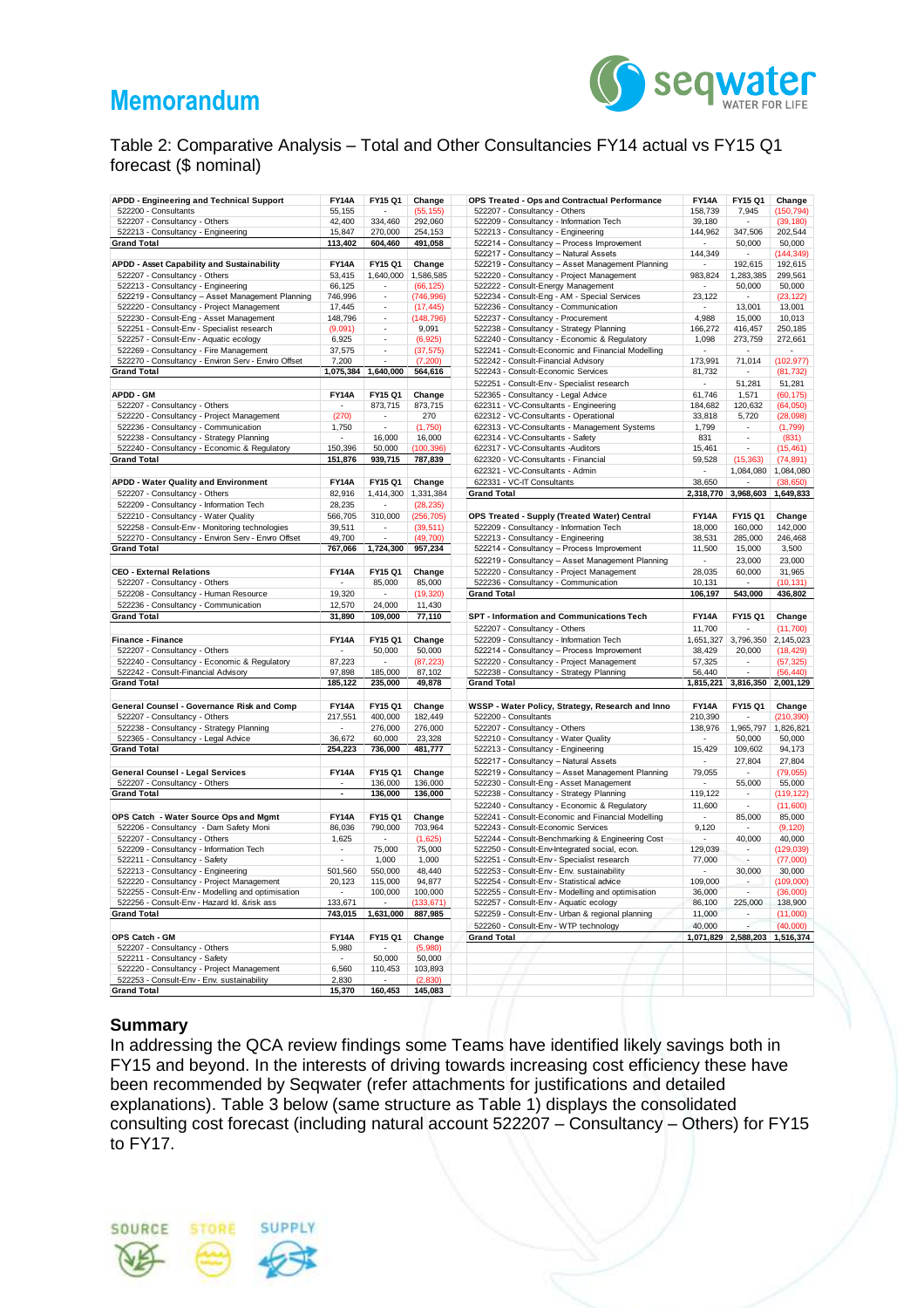

Table 3: Total and Other Consultancies FY14 actual and FY15-17 forecasts (\$ nominal)

| 522207- Consultancy-<br>522207- Consultancy-<br>522207- Consultancy<br>522207- Consultancy-<br>522207- Consultancv-<br>522207- Consultancy-<br>\$ nominal<br>Total<br>Total<br>Total<br><b>Total</b><br>Total<br>Total<br><b>Others</b><br><b>Others</b><br><b>Others</b><br><b>Others</b><br><b>Others</b><br>Others<br>7,622,779<br>1.019.525<br>4.262.475<br>3.242.950<br>4.262.475<br>2.965.796<br>2.878.888<br><b>APDD</b><br>7,667,723<br>44.944<br>7,667,723<br>6.396.988<br>6.711.047<br>APDD - Asset Capability and Sustainability<br>1,075,384<br>53,415<br>1,640,000<br>1,640,000<br>1,586,585<br>1,640,000<br>1,640,000<br>1,317,125<br>1,189,000<br>564.616<br>1,317,125<br>1,189,000<br>393.155<br>APDD - Asset Planning<br>3.142.845<br>2,759,248<br>(383.597)<br>(393, 155)<br>2,759,248<br>2,828,229<br>2.898.935<br>$\sim$<br>$\sim$<br>$\sim$<br>$\sim$<br>42,400<br>342,821<br>APDD - Engineering and Technical Support<br>113,402<br>604,460<br>334,460<br>491,058<br>292,060<br>604,460<br>334,460<br>878,134<br>1,215,275<br>351,392<br>APDD - GM<br>873,715<br>873,715<br>151,876<br>939,715<br>787,839<br>939,715<br>873,715<br>67,650<br>69,341<br>$\sim$<br>$\sim$<br>$\sim$<br>2,372,205<br>447,640<br>2,372,205<br>(447, 640)<br>APDD - Program Delivery<br>$\sim$<br>APDD - Water Quality and Environment<br>767,066<br>82.916<br>1.724.300<br>1.414.300<br>957.234<br>1,331,384<br>1.724.300<br>1.414.300<br>1.305.850<br>1.305.850<br>1.338.496<br>1.338.496<br><b>CEO</b><br>10,561<br>109.000<br>85,000<br>74,439<br>109.000<br>85.000<br>87,125<br>114.518<br>89.303<br>12,025<br>96,975<br>111,725<br>CEO<br>10,561<br>(19, 865)<br>19,865<br>(10, 561)<br>$\sim$<br>$\sim$<br>$\sim$<br>$\sim$<br>$\sim$<br>$\sim$<br>$\sim$<br>$\sim$<br>89.303<br>CEO - External Relations<br>85.000<br>109,000<br>85,000<br>87,125<br>114.518<br>31,890<br>109,000<br>77,110<br>85,000<br>111,725<br>$\sim$<br>102,500<br>100,000<br>551,460<br>100,000<br>565,247<br>105,063<br>950,823<br>236,622<br>551,460<br>399,363)<br>(136, 622)<br>579,378<br>Finance<br>185,122<br>235,000<br>50,000<br>50,000<br>50,000<br>51,250<br>52,531<br>Finance - Finance<br>49,878<br>235,000<br>240,875<br>246,897<br>$\sim$<br>66,006<br>45.000<br>(21.006)<br>45.000<br>46,125<br>47.278<br>Finance - GM<br>$\sim$<br>$\sim$<br>$\sim$<br>$\overline{\phantom{a}}$<br>Finance - Procurement<br>406,124<br>174,000<br>(174,000)<br>(406, 124)<br>$\sim$<br>$\sim$<br>$\sim$<br>$\sim$<br>$\sim$<br>$\overline{\phantom{a}}$<br>293,571<br>62,622<br>271.460<br>50,000<br>50,000<br>51.250<br>285.203<br>52.531<br>Finance - Property and Facilities<br>(22.111)<br>(12, 622)<br>271.460<br>278.247<br>355,005<br>912,000<br>576,000<br>220,995<br>852,000<br>576,000<br>316,000<br>323,900<br><b>General Counsel</b><br>391,677<br>520,322<br>592,000<br>606,800<br>137,455<br>General Counsel - GM<br>137,455<br>40,000<br>40,000<br>41,000<br>42,025<br>40,000<br>(97, 455)<br>(97, 455)<br>40,000<br>41,000<br>42,025<br>General Counsel - Governance Risk and Comp<br>254.223<br>217.551<br>736,000<br>400.000<br>481.777<br>182.449<br>676,000<br>400.000<br>476.000<br>200.000<br>487.900<br>205.000<br>General Counsel - Legal Services<br>136,000<br>136,000<br>136,000<br>136,000<br>136,000<br>136,000<br>75,000<br>76.875<br>76.875<br>$\sim$<br>75,000<br>$\sim$ $-$<br>1,032,001<br>909,452<br>(7,605)<br>1,707<br>7,605<br>1,941,453<br>1,781,000<br>1,825,525<br>938,224<br>$\overline{\phantom{a}}$<br>$\overline{\phantom{a}}$<br>$\overline{\phantom{a}}$<br>743,015<br>1.625<br>887.985<br>1,707<br>OPS Catch - Water Source Operations and mgmt<br>1,631,000<br>(1,625)<br>1,631,000<br>780,630<br>1,671,775<br>$\sim$<br>$\sim$<br>$\sim$<br>5,980<br>OPS Catch - GM<br>15,370<br>160,453<br>145,083<br>(5,980)<br>$\sim$<br>$\overline{\phantom{a}}$<br>$\sim$<br>$\sim$<br>157.594<br>OPS Catch - Recreation and catchment services<br>273,617<br>150,000<br>153,750<br>150,000<br>123,617)<br>$\sim$<br>$\sim$<br>$\sim$<br>$\sim$<br>$\sim$<br>265.957<br>2.745.470<br>312,730<br>4,721,803<br>114,745<br>1.976.333<br>(197, 985)<br>4.721.803<br>114.745<br>2,157,410<br>263.220<br>2.263.876<br>30.258<br>OPS Treated - Asset Maintenance<br>125.165<br>122,200<br>28,800<br>28,800<br>122,200<br>28,800<br>125,255<br>29,520<br>128,386<br>(2,965)<br>$\sim$<br>79.950<br>OPS Treated - Business Systems and Support<br>177,841<br>153.991<br>78,000<br>78,000<br>(75, 991)<br>78,000<br>78,000<br>81.949<br>81.949<br>(99, 841)<br>79.950<br>OPS Treated - GM<br>1,750<br>(1,750)<br>$\sim$<br>$\sim$<br>$\sim$<br>$\sim$<br>$\sim$<br>$\sim$<br>$\sim$<br>$\sim$<br>OPS Treated - Operational and Contractual Perfm<br>2,318,770<br>158,739<br>7,945<br>1,649,833<br>(150, 794)<br>7.945<br>3,968,603<br>3,968,603<br>1,788,205<br>1,832,910<br>$\sim$<br>$\sim$<br>OPS Treated - Supply (Treated Water) - North<br>16,596<br>10,000<br>(6, 596)<br>10,000<br>10,506<br>10,250<br>$\sim$<br>$\sim$<br>×.<br>$\sim$<br>$\sim$<br>OPS Treated - Supply (Treated Water) - South<br>(850)<br>850<br>$\sim$<br>$\sim$<br>$\sim$<br>$\sim$<br>$\sim$<br>$\sim$<br>OPS Treated - Supply (Treated Water) Central<br>106.197<br>543.000<br>436.802<br>543.000<br>153.750<br>153.750<br>210.125<br>153.750<br>$\sim$<br>$\sim$<br>$\sim$<br>$\sim$<br>78.797<br>4,112,527<br>57.623<br>5,221,350<br>75.000<br>1.108.823<br>17,377<br>5,221,350<br>75.000<br>7,188,305<br>76.875<br>6,059,508<br>SPT - Brand, Strategy and Community<br>503,462<br>115,000<br>(388, 462)<br>115,000<br>117,875<br>120,822<br>$\sim$<br>$\sim$<br>$\sim$<br>$\sim$<br>$\sim$<br>$\overline{\phantom{a}}$<br>32,095<br>(32,095)<br>SPT - GM<br>$\sim$<br>$\overline{\phantom{a}}$<br>$\overline{\phantom{a}}$<br>$\sim$<br>$\sim$<br>$\overline{\phantom{a}}$<br>$\overline{\phantom{a}}$<br>11.700<br>SPT - Information and Communications Technology<br>1,815,221<br>3,816,350<br>(11,700)<br>3,816,350<br>5,748,180<br>4.583.380<br>2,001,129<br>$\sim$<br>$\sim$<br>SPT - People and Culture<br>567,067<br>28,848<br>515,000<br>60,000<br>(52,067)<br>31,152<br>515,000<br>60,000<br>527,875<br>61,500<br>541,072<br>63,038<br>17,075<br>15,759<br>SPT - Workplace Health and Safety<br>1,194,682<br>775,000<br>15,000<br>(419, 682)<br>(2,075)<br>775,000<br>15,000<br>15,375<br>814,234<br>794,375<br><b>WSSP</b><br>2,147,524<br>257,130<br>2,015,797<br>2,033,797<br>2,707,477<br>559.953<br>1,758,667<br>2,627,477<br>1,935,797<br>2,693,164<br>1,984,192<br>2,760,493<br>WSSP - Regulatory and Investment Governance<br>269,584<br>52.531<br>$\sim$<br>119,274<br>50,000<br>(150, 310)<br>50,000<br>119,274<br>50,000<br>122,256<br>51,250<br>125,312<br>WSSP - Water Policy, Strategy, Research and Inv<br>1,071,829<br>138,976<br>1,965,797<br>1,826,821<br>2,508,203<br>1,885,797<br>1,932,942<br>1,981,265<br>2,588,203<br>1,516,374<br>2,570,908<br>2,635,181<br>WSSP - Water Supply Planning<br>806.111<br>118,154<br>(806.111)<br>(118.154)<br>$\sim$<br>19,014,827<br>2.256.801<br>23,832,265<br>4,972,215<br>23,531,812<br>21,530,363<br>5.795.708<br>5.777.411<br>7,229,017<br>4,817,439<br>7.149.017<br>20.033.845<br><b>Total</b><br>FY15 Q1 latest<br><b>FY16</b><br><b>FY17</b><br>Variance summary (\$ nominal)<br>522207- Consultancy-<br>522207- Consultancy-<br>522207- Consultancy-<br>Total<br>Total<br>Total<br>Others<br>Others<br>Others<br>FY15 latest vs FY15 Q1<br>(300, 453)<br>(80,000)<br>Based on FY14 actual<br>4,516,986<br>4,892,215<br>2.515.537<br>3.538.907<br>1.019.018<br>3.520.610<br>4.892.215<br>(1.353.309)<br>4.516.986<br>(2.001.449)<br>(1.496.519)<br>(18.296)<br>Year on year |                        | <b>FY14A</b><br>FY15 Q1 |  | <b>Difference</b> |  | FY15 Q1 latest |  | <b>FY16</b> |  | <b>FY17</b> |  |  |  |  |
|------------------------------------------------------------------------------------------------------------------------------------------------------------------------------------------------------------------------------------------------------------------------------------------------------------------------------------------------------------------------------------------------------------------------------------------------------------------------------------------------------------------------------------------------------------------------------------------------------------------------------------------------------------------------------------------------------------------------------------------------------------------------------------------------------------------------------------------------------------------------------------------------------------------------------------------------------------------------------------------------------------------------------------------------------------------------------------------------------------------------------------------------------------------------------------------------------------------------------------------------------------------------------------------------------------------------------------------------------------------------------------------------------------------------------------------------------------------------------------------------------------------------------------------------------------------------------------------------------------------------------------------------------------------------------------------------------------------------------------------------------------------------------------------------------------------------------------------------------------------------------------------------------------------------------------------------------------------------------------------------------------------------------------------------------------------------------------------------------------------------------------------------------------------------------------------------------------------------------------------------------------------------------------------------------------------------------------------------------------------------------------------------------------------------------------------------------------------------------------------------------------------------------------------------------------------------------------------------------------------------------------------------------------------------------------------------------------------------------------------------------------------------------------------------------------------------------------------------------------------------------------------------------------------------------------------------------------------------------------------------------------------------------------------------------------------------------------------------------------------------------------------------------------------------------------------------------------------------------------------------------------------------------------------------------------------------------------------------------------------------------------------------------------------------------------------------------------------------------------------------------------------------------------------------------------------------------------------------------------------------------------------------------------------------------------------------------------------------------------------------------------------------------------------------------------------------------------------------------------------------------------------------------------------------------------------------------------------------------------------------------------------------------------------------------------------------------------------------------------------------------------------------------------------------------------------------------------------------------------------------------------------------------------------------------------------------------------------------------------------------------------------------------------------------------------------------------------------------------------------------------------------------------------------------------------------------------------------------------------------------------------------------------------------------------------------------------------------------------------------------------------------------------------------------------------------------------------------------------------------------------------------------------------------------------------------------------------------------------------------------------------------------------------------------------------------------------------------------------------------------------------------------------------------------------------------------------------------------------------------------------------------------------------------------------------------------------------------------------------------------------------------------------------------------------------------------------------------------------------------------------------------------------------------------------------------------------------------------------------------------------------------------------------------------------------------------------------------------------------------------------------------------------------------------------------------------------------------------------------------------------------------------------------------------------------------------------------------------------------------------------------------------------------------------------------------------------------------------------------------------------------------------------------------------------------------------------------------------------------------------------------------------------------------------------------------------------------------------------------------------------------------------------------------------------------------------------------------------------------------------------------------------------------------------------------------------------------------------------------------------------------------------------------------------------------------------------------------------------------------------------------------------------------------------------------------------------------------------------------------------------------------------------------------------------------------------------------------------------------------------------------------------------------------------------------------------------------------------------------------------------------------------------------------------------------------------------------------------------------------------------------------------------------------------------------------------------------------------------------------------------------------------------------------------------------------------------------------------------------------------------------------------------------------------------------------------------------------------------------------------------------------------------------------------------------------------------------------------------------------------------|------------------------|-------------------------|--|-------------------|--|----------------|--|-------------|--|-------------|--|--|--|--|
|                                                                                                                                                                                                                                                                                                                                                                                                                                                                                                                                                                                                                                                                                                                                                                                                                                                                                                                                                                                                                                                                                                                                                                                                                                                                                                                                                                                                                                                                                                                                                                                                                                                                                                                                                                                                                                                                                                                                                                                                                                                                                                                                                                                                                                                                                                                                                                                                                                                                                                                                                                                                                                                                                                                                                                                                                                                                                                                                                                                                                                                                                                                                                                                                                                                                                                                                                                                                                                                                                                                                                                                                                                                                                                                                                                                                                                                                                                                                                                                                                                                                                                                                                                                                                                                                                                                                                                                                                                                                                                                                                                                                                                                                                                                                                                                                                                                                                                                                                                                                                                                                                                                                                                                                                                                                                                                                                                                                                                                                                                                                                                                                                                                                                                                                                                                                                                                                                                                                                                                                                                                                                                                                                                                                                                                                                                                                                                                                                                                                                                                                                                                                                                                                                                                                                                                                                                                                                                                                                                                                                                                                                                                                                                                                                                                                                                                                                                                                                                                                                                                                                                                                                                                                                                                                                      |                        |                         |  |                   |  |                |  |             |  |             |  |  |  |  |
|                                                                                                                                                                                                                                                                                                                                                                                                                                                                                                                                                                                                                                                                                                                                                                                                                                                                                                                                                                                                                                                                                                                                                                                                                                                                                                                                                                                                                                                                                                                                                                                                                                                                                                                                                                                                                                                                                                                                                                                                                                                                                                                                                                                                                                                                                                                                                                                                                                                                                                                                                                                                                                                                                                                                                                                                                                                                                                                                                                                                                                                                                                                                                                                                                                                                                                                                                                                                                                                                                                                                                                                                                                                                                                                                                                                                                                                                                                                                                                                                                                                                                                                                                                                                                                                                                                                                                                                                                                                                                                                                                                                                                                                                                                                                                                                                                                                                                                                                                                                                                                                                                                                                                                                                                                                                                                                                                                                                                                                                                                                                                                                                                                                                                                                                                                                                                                                                                                                                                                                                                                                                                                                                                                                                                                                                                                                                                                                                                                                                                                                                                                                                                                                                                                                                                                                                                                                                                                                                                                                                                                                                                                                                                                                                                                                                                                                                                                                                                                                                                                                                                                                                                                                                                                                                                      |                        |                         |  |                   |  |                |  |             |  |             |  |  |  |  |
|                                                                                                                                                                                                                                                                                                                                                                                                                                                                                                                                                                                                                                                                                                                                                                                                                                                                                                                                                                                                                                                                                                                                                                                                                                                                                                                                                                                                                                                                                                                                                                                                                                                                                                                                                                                                                                                                                                                                                                                                                                                                                                                                                                                                                                                                                                                                                                                                                                                                                                                                                                                                                                                                                                                                                                                                                                                                                                                                                                                                                                                                                                                                                                                                                                                                                                                                                                                                                                                                                                                                                                                                                                                                                                                                                                                                                                                                                                                                                                                                                                                                                                                                                                                                                                                                                                                                                                                                                                                                                                                                                                                                                                                                                                                                                                                                                                                                                                                                                                                                                                                                                                                                                                                                                                                                                                                                                                                                                                                                                                                                                                                                                                                                                                                                                                                                                                                                                                                                                                                                                                                                                                                                                                                                                                                                                                                                                                                                                                                                                                                                                                                                                                                                                                                                                                                                                                                                                                                                                                                                                                                                                                                                                                                                                                                                                                                                                                                                                                                                                                                                                                                                                                                                                                                                                      |                        |                         |  |                   |  |                |  |             |  |             |  |  |  |  |
|                                                                                                                                                                                                                                                                                                                                                                                                                                                                                                                                                                                                                                                                                                                                                                                                                                                                                                                                                                                                                                                                                                                                                                                                                                                                                                                                                                                                                                                                                                                                                                                                                                                                                                                                                                                                                                                                                                                                                                                                                                                                                                                                                                                                                                                                                                                                                                                                                                                                                                                                                                                                                                                                                                                                                                                                                                                                                                                                                                                                                                                                                                                                                                                                                                                                                                                                                                                                                                                                                                                                                                                                                                                                                                                                                                                                                                                                                                                                                                                                                                                                                                                                                                                                                                                                                                                                                                                                                                                                                                                                                                                                                                                                                                                                                                                                                                                                                                                                                                                                                                                                                                                                                                                                                                                                                                                                                                                                                                                                                                                                                                                                                                                                                                                                                                                                                                                                                                                                                                                                                                                                                                                                                                                                                                                                                                                                                                                                                                                                                                                                                                                                                                                                                                                                                                                                                                                                                                                                                                                                                                                                                                                                                                                                                                                                                                                                                                                                                                                                                                                                                                                                                                                                                                                                                      |                        |                         |  |                   |  |                |  |             |  |             |  |  |  |  |
|                                                                                                                                                                                                                                                                                                                                                                                                                                                                                                                                                                                                                                                                                                                                                                                                                                                                                                                                                                                                                                                                                                                                                                                                                                                                                                                                                                                                                                                                                                                                                                                                                                                                                                                                                                                                                                                                                                                                                                                                                                                                                                                                                                                                                                                                                                                                                                                                                                                                                                                                                                                                                                                                                                                                                                                                                                                                                                                                                                                                                                                                                                                                                                                                                                                                                                                                                                                                                                                                                                                                                                                                                                                                                                                                                                                                                                                                                                                                                                                                                                                                                                                                                                                                                                                                                                                                                                                                                                                                                                                                                                                                                                                                                                                                                                                                                                                                                                                                                                                                                                                                                                                                                                                                                                                                                                                                                                                                                                                                                                                                                                                                                                                                                                                                                                                                                                                                                                                                                                                                                                                                                                                                                                                                                                                                                                                                                                                                                                                                                                                                                                                                                                                                                                                                                                                                                                                                                                                                                                                                                                                                                                                                                                                                                                                                                                                                                                                                                                                                                                                                                                                                                                                                                                                                                      |                        |                         |  |                   |  |                |  |             |  |             |  |  |  |  |
|                                                                                                                                                                                                                                                                                                                                                                                                                                                                                                                                                                                                                                                                                                                                                                                                                                                                                                                                                                                                                                                                                                                                                                                                                                                                                                                                                                                                                                                                                                                                                                                                                                                                                                                                                                                                                                                                                                                                                                                                                                                                                                                                                                                                                                                                                                                                                                                                                                                                                                                                                                                                                                                                                                                                                                                                                                                                                                                                                                                                                                                                                                                                                                                                                                                                                                                                                                                                                                                                                                                                                                                                                                                                                                                                                                                                                                                                                                                                                                                                                                                                                                                                                                                                                                                                                                                                                                                                                                                                                                                                                                                                                                                                                                                                                                                                                                                                                                                                                                                                                                                                                                                                                                                                                                                                                                                                                                                                                                                                                                                                                                                                                                                                                                                                                                                                                                                                                                                                                                                                                                                                                                                                                                                                                                                                                                                                                                                                                                                                                                                                                                                                                                                                                                                                                                                                                                                                                                                                                                                                                                                                                                                                                                                                                                                                                                                                                                                                                                                                                                                                                                                                                                                                                                                                                      |                        |                         |  |                   |  |                |  |             |  |             |  |  |  |  |
|                                                                                                                                                                                                                                                                                                                                                                                                                                                                                                                                                                                                                                                                                                                                                                                                                                                                                                                                                                                                                                                                                                                                                                                                                                                                                                                                                                                                                                                                                                                                                                                                                                                                                                                                                                                                                                                                                                                                                                                                                                                                                                                                                                                                                                                                                                                                                                                                                                                                                                                                                                                                                                                                                                                                                                                                                                                                                                                                                                                                                                                                                                                                                                                                                                                                                                                                                                                                                                                                                                                                                                                                                                                                                                                                                                                                                                                                                                                                                                                                                                                                                                                                                                                                                                                                                                                                                                                                                                                                                                                                                                                                                                                                                                                                                                                                                                                                                                                                                                                                                                                                                                                                                                                                                                                                                                                                                                                                                                                                                                                                                                                                                                                                                                                                                                                                                                                                                                                                                                                                                                                                                                                                                                                                                                                                                                                                                                                                                                                                                                                                                                                                                                                                                                                                                                                                                                                                                                                                                                                                                                                                                                                                                                                                                                                                                                                                                                                                                                                                                                                                                                                                                                                                                                                                                      |                        |                         |  |                   |  |                |  |             |  |             |  |  |  |  |
|                                                                                                                                                                                                                                                                                                                                                                                                                                                                                                                                                                                                                                                                                                                                                                                                                                                                                                                                                                                                                                                                                                                                                                                                                                                                                                                                                                                                                                                                                                                                                                                                                                                                                                                                                                                                                                                                                                                                                                                                                                                                                                                                                                                                                                                                                                                                                                                                                                                                                                                                                                                                                                                                                                                                                                                                                                                                                                                                                                                                                                                                                                                                                                                                                                                                                                                                                                                                                                                                                                                                                                                                                                                                                                                                                                                                                                                                                                                                                                                                                                                                                                                                                                                                                                                                                                                                                                                                                                                                                                                                                                                                                                                                                                                                                                                                                                                                                                                                                                                                                                                                                                                                                                                                                                                                                                                                                                                                                                                                                                                                                                                                                                                                                                                                                                                                                                                                                                                                                                                                                                                                                                                                                                                                                                                                                                                                                                                                                                                                                                                                                                                                                                                                                                                                                                                                                                                                                                                                                                                                                                                                                                                                                                                                                                                                                                                                                                                                                                                                                                                                                                                                                                                                                                                                                      |                        |                         |  |                   |  |                |  |             |  |             |  |  |  |  |
|                                                                                                                                                                                                                                                                                                                                                                                                                                                                                                                                                                                                                                                                                                                                                                                                                                                                                                                                                                                                                                                                                                                                                                                                                                                                                                                                                                                                                                                                                                                                                                                                                                                                                                                                                                                                                                                                                                                                                                                                                                                                                                                                                                                                                                                                                                                                                                                                                                                                                                                                                                                                                                                                                                                                                                                                                                                                                                                                                                                                                                                                                                                                                                                                                                                                                                                                                                                                                                                                                                                                                                                                                                                                                                                                                                                                                                                                                                                                                                                                                                                                                                                                                                                                                                                                                                                                                                                                                                                                                                                                                                                                                                                                                                                                                                                                                                                                                                                                                                                                                                                                                                                                                                                                                                                                                                                                                                                                                                                                                                                                                                                                                                                                                                                                                                                                                                                                                                                                                                                                                                                                                                                                                                                                                                                                                                                                                                                                                                                                                                                                                                                                                                                                                                                                                                                                                                                                                                                                                                                                                                                                                                                                                                                                                                                                                                                                                                                                                                                                                                                                                                                                                                                                                                                                                      |                        |                         |  |                   |  |                |  |             |  |             |  |  |  |  |
|                                                                                                                                                                                                                                                                                                                                                                                                                                                                                                                                                                                                                                                                                                                                                                                                                                                                                                                                                                                                                                                                                                                                                                                                                                                                                                                                                                                                                                                                                                                                                                                                                                                                                                                                                                                                                                                                                                                                                                                                                                                                                                                                                                                                                                                                                                                                                                                                                                                                                                                                                                                                                                                                                                                                                                                                                                                                                                                                                                                                                                                                                                                                                                                                                                                                                                                                                                                                                                                                                                                                                                                                                                                                                                                                                                                                                                                                                                                                                                                                                                                                                                                                                                                                                                                                                                                                                                                                                                                                                                                                                                                                                                                                                                                                                                                                                                                                                                                                                                                                                                                                                                                                                                                                                                                                                                                                                                                                                                                                                                                                                                                                                                                                                                                                                                                                                                                                                                                                                                                                                                                                                                                                                                                                                                                                                                                                                                                                                                                                                                                                                                                                                                                                                                                                                                                                                                                                                                                                                                                                                                                                                                                                                                                                                                                                                                                                                                                                                                                                                                                                                                                                                                                                                                                                                      |                        |                         |  |                   |  |                |  |             |  |             |  |  |  |  |
|                                                                                                                                                                                                                                                                                                                                                                                                                                                                                                                                                                                                                                                                                                                                                                                                                                                                                                                                                                                                                                                                                                                                                                                                                                                                                                                                                                                                                                                                                                                                                                                                                                                                                                                                                                                                                                                                                                                                                                                                                                                                                                                                                                                                                                                                                                                                                                                                                                                                                                                                                                                                                                                                                                                                                                                                                                                                                                                                                                                                                                                                                                                                                                                                                                                                                                                                                                                                                                                                                                                                                                                                                                                                                                                                                                                                                                                                                                                                                                                                                                                                                                                                                                                                                                                                                                                                                                                                                                                                                                                                                                                                                                                                                                                                                                                                                                                                                                                                                                                                                                                                                                                                                                                                                                                                                                                                                                                                                                                                                                                                                                                                                                                                                                                                                                                                                                                                                                                                                                                                                                                                                                                                                                                                                                                                                                                                                                                                                                                                                                                                                                                                                                                                                                                                                                                                                                                                                                                                                                                                                                                                                                                                                                                                                                                                                                                                                                                                                                                                                                                                                                                                                                                                                                                                                      |                        |                         |  |                   |  |                |  |             |  |             |  |  |  |  |
|                                                                                                                                                                                                                                                                                                                                                                                                                                                                                                                                                                                                                                                                                                                                                                                                                                                                                                                                                                                                                                                                                                                                                                                                                                                                                                                                                                                                                                                                                                                                                                                                                                                                                                                                                                                                                                                                                                                                                                                                                                                                                                                                                                                                                                                                                                                                                                                                                                                                                                                                                                                                                                                                                                                                                                                                                                                                                                                                                                                                                                                                                                                                                                                                                                                                                                                                                                                                                                                                                                                                                                                                                                                                                                                                                                                                                                                                                                                                                                                                                                                                                                                                                                                                                                                                                                                                                                                                                                                                                                                                                                                                                                                                                                                                                                                                                                                                                                                                                                                                                                                                                                                                                                                                                                                                                                                                                                                                                                                                                                                                                                                                                                                                                                                                                                                                                                                                                                                                                                                                                                                                                                                                                                                                                                                                                                                                                                                                                                                                                                                                                                                                                                                                                                                                                                                                                                                                                                                                                                                                                                                                                                                                                                                                                                                                                                                                                                                                                                                                                                                                                                                                                                                                                                                                                      |                        |                         |  |                   |  |                |  |             |  |             |  |  |  |  |
|                                                                                                                                                                                                                                                                                                                                                                                                                                                                                                                                                                                                                                                                                                                                                                                                                                                                                                                                                                                                                                                                                                                                                                                                                                                                                                                                                                                                                                                                                                                                                                                                                                                                                                                                                                                                                                                                                                                                                                                                                                                                                                                                                                                                                                                                                                                                                                                                                                                                                                                                                                                                                                                                                                                                                                                                                                                                                                                                                                                                                                                                                                                                                                                                                                                                                                                                                                                                                                                                                                                                                                                                                                                                                                                                                                                                                                                                                                                                                                                                                                                                                                                                                                                                                                                                                                                                                                                                                                                                                                                                                                                                                                                                                                                                                                                                                                                                                                                                                                                                                                                                                                                                                                                                                                                                                                                                                                                                                                                                                                                                                                                                                                                                                                                                                                                                                                                                                                                                                                                                                                                                                                                                                                                                                                                                                                                                                                                                                                                                                                                                                                                                                                                                                                                                                                                                                                                                                                                                                                                                                                                                                                                                                                                                                                                                                                                                                                                                                                                                                                                                                                                                                                                                                                                                                      |                        |                         |  |                   |  |                |  |             |  |             |  |  |  |  |
|                                                                                                                                                                                                                                                                                                                                                                                                                                                                                                                                                                                                                                                                                                                                                                                                                                                                                                                                                                                                                                                                                                                                                                                                                                                                                                                                                                                                                                                                                                                                                                                                                                                                                                                                                                                                                                                                                                                                                                                                                                                                                                                                                                                                                                                                                                                                                                                                                                                                                                                                                                                                                                                                                                                                                                                                                                                                                                                                                                                                                                                                                                                                                                                                                                                                                                                                                                                                                                                                                                                                                                                                                                                                                                                                                                                                                                                                                                                                                                                                                                                                                                                                                                                                                                                                                                                                                                                                                                                                                                                                                                                                                                                                                                                                                                                                                                                                                                                                                                                                                                                                                                                                                                                                                                                                                                                                                                                                                                                                                                                                                                                                                                                                                                                                                                                                                                                                                                                                                                                                                                                                                                                                                                                                                                                                                                                                                                                                                                                                                                                                                                                                                                                                                                                                                                                                                                                                                                                                                                                                                                                                                                                                                                                                                                                                                                                                                                                                                                                                                                                                                                                                                                                                                                                                                      |                        |                         |  |                   |  |                |  |             |  |             |  |  |  |  |
|                                                                                                                                                                                                                                                                                                                                                                                                                                                                                                                                                                                                                                                                                                                                                                                                                                                                                                                                                                                                                                                                                                                                                                                                                                                                                                                                                                                                                                                                                                                                                                                                                                                                                                                                                                                                                                                                                                                                                                                                                                                                                                                                                                                                                                                                                                                                                                                                                                                                                                                                                                                                                                                                                                                                                                                                                                                                                                                                                                                                                                                                                                                                                                                                                                                                                                                                                                                                                                                                                                                                                                                                                                                                                                                                                                                                                                                                                                                                                                                                                                                                                                                                                                                                                                                                                                                                                                                                                                                                                                                                                                                                                                                                                                                                                                                                                                                                                                                                                                                                                                                                                                                                                                                                                                                                                                                                                                                                                                                                                                                                                                                                                                                                                                                                                                                                                                                                                                                                                                                                                                                                                                                                                                                                                                                                                                                                                                                                                                                                                                                                                                                                                                                                                                                                                                                                                                                                                                                                                                                                                                                                                                                                                                                                                                                                                                                                                                                                                                                                                                                                                                                                                                                                                                                                                      |                        |                         |  |                   |  |                |  |             |  |             |  |  |  |  |
|                                                                                                                                                                                                                                                                                                                                                                                                                                                                                                                                                                                                                                                                                                                                                                                                                                                                                                                                                                                                                                                                                                                                                                                                                                                                                                                                                                                                                                                                                                                                                                                                                                                                                                                                                                                                                                                                                                                                                                                                                                                                                                                                                                                                                                                                                                                                                                                                                                                                                                                                                                                                                                                                                                                                                                                                                                                                                                                                                                                                                                                                                                                                                                                                                                                                                                                                                                                                                                                                                                                                                                                                                                                                                                                                                                                                                                                                                                                                                                                                                                                                                                                                                                                                                                                                                                                                                                                                                                                                                                                                                                                                                                                                                                                                                                                                                                                                                                                                                                                                                                                                                                                                                                                                                                                                                                                                                                                                                                                                                                                                                                                                                                                                                                                                                                                                                                                                                                                                                                                                                                                                                                                                                                                                                                                                                                                                                                                                                                                                                                                                                                                                                                                                                                                                                                                                                                                                                                                                                                                                                                                                                                                                                                                                                                                                                                                                                                                                                                                                                                                                                                                                                                                                                                                                                      |                        |                         |  |                   |  |                |  |             |  |             |  |  |  |  |
|                                                                                                                                                                                                                                                                                                                                                                                                                                                                                                                                                                                                                                                                                                                                                                                                                                                                                                                                                                                                                                                                                                                                                                                                                                                                                                                                                                                                                                                                                                                                                                                                                                                                                                                                                                                                                                                                                                                                                                                                                                                                                                                                                                                                                                                                                                                                                                                                                                                                                                                                                                                                                                                                                                                                                                                                                                                                                                                                                                                                                                                                                                                                                                                                                                                                                                                                                                                                                                                                                                                                                                                                                                                                                                                                                                                                                                                                                                                                                                                                                                                                                                                                                                                                                                                                                                                                                                                                                                                                                                                                                                                                                                                                                                                                                                                                                                                                                                                                                                                                                                                                                                                                                                                                                                                                                                                                                                                                                                                                                                                                                                                                                                                                                                                                                                                                                                                                                                                                                                                                                                                                                                                                                                                                                                                                                                                                                                                                                                                                                                                                                                                                                                                                                                                                                                                                                                                                                                                                                                                                                                                                                                                                                                                                                                                                                                                                                                                                                                                                                                                                                                                                                                                                                                                                                      |                        |                         |  |                   |  |                |  |             |  |             |  |  |  |  |
|                                                                                                                                                                                                                                                                                                                                                                                                                                                                                                                                                                                                                                                                                                                                                                                                                                                                                                                                                                                                                                                                                                                                                                                                                                                                                                                                                                                                                                                                                                                                                                                                                                                                                                                                                                                                                                                                                                                                                                                                                                                                                                                                                                                                                                                                                                                                                                                                                                                                                                                                                                                                                                                                                                                                                                                                                                                                                                                                                                                                                                                                                                                                                                                                                                                                                                                                                                                                                                                                                                                                                                                                                                                                                                                                                                                                                                                                                                                                                                                                                                                                                                                                                                                                                                                                                                                                                                                                                                                                                                                                                                                                                                                                                                                                                                                                                                                                                                                                                                                                                                                                                                                                                                                                                                                                                                                                                                                                                                                                                                                                                                                                                                                                                                                                                                                                                                                                                                                                                                                                                                                                                                                                                                                                                                                                                                                                                                                                                                                                                                                                                                                                                                                                                                                                                                                                                                                                                                                                                                                                                                                                                                                                                                                                                                                                                                                                                                                                                                                                                                                                                                                                                                                                                                                                                      |                        |                         |  |                   |  |                |  |             |  |             |  |  |  |  |
|                                                                                                                                                                                                                                                                                                                                                                                                                                                                                                                                                                                                                                                                                                                                                                                                                                                                                                                                                                                                                                                                                                                                                                                                                                                                                                                                                                                                                                                                                                                                                                                                                                                                                                                                                                                                                                                                                                                                                                                                                                                                                                                                                                                                                                                                                                                                                                                                                                                                                                                                                                                                                                                                                                                                                                                                                                                                                                                                                                                                                                                                                                                                                                                                                                                                                                                                                                                                                                                                                                                                                                                                                                                                                                                                                                                                                                                                                                                                                                                                                                                                                                                                                                                                                                                                                                                                                                                                                                                                                                                                                                                                                                                                                                                                                                                                                                                                                                                                                                                                                                                                                                                                                                                                                                                                                                                                                                                                                                                                                                                                                                                                                                                                                                                                                                                                                                                                                                                                                                                                                                                                                                                                                                                                                                                                                                                                                                                                                                                                                                                                                                                                                                                                                                                                                                                                                                                                                                                                                                                                                                                                                                                                                                                                                                                                                                                                                                                                                                                                                                                                                                                                                                                                                                                                                      |                        |                         |  |                   |  |                |  |             |  |             |  |  |  |  |
|                                                                                                                                                                                                                                                                                                                                                                                                                                                                                                                                                                                                                                                                                                                                                                                                                                                                                                                                                                                                                                                                                                                                                                                                                                                                                                                                                                                                                                                                                                                                                                                                                                                                                                                                                                                                                                                                                                                                                                                                                                                                                                                                                                                                                                                                                                                                                                                                                                                                                                                                                                                                                                                                                                                                                                                                                                                                                                                                                                                                                                                                                                                                                                                                                                                                                                                                                                                                                                                                                                                                                                                                                                                                                                                                                                                                                                                                                                                                                                                                                                                                                                                                                                                                                                                                                                                                                                                                                                                                                                                                                                                                                                                                                                                                                                                                                                                                                                                                                                                                                                                                                                                                                                                                                                                                                                                                                                                                                                                                                                                                                                                                                                                                                                                                                                                                                                                                                                                                                                                                                                                                                                                                                                                                                                                                                                                                                                                                                                                                                                                                                                                                                                                                                                                                                                                                                                                                                                                                                                                                                                                                                                                                                                                                                                                                                                                                                                                                                                                                                                                                                                                                                                                                                                                                                      |                        |                         |  |                   |  |                |  |             |  |             |  |  |  |  |
|                                                                                                                                                                                                                                                                                                                                                                                                                                                                                                                                                                                                                                                                                                                                                                                                                                                                                                                                                                                                                                                                                                                                                                                                                                                                                                                                                                                                                                                                                                                                                                                                                                                                                                                                                                                                                                                                                                                                                                                                                                                                                                                                                                                                                                                                                                                                                                                                                                                                                                                                                                                                                                                                                                                                                                                                                                                                                                                                                                                                                                                                                                                                                                                                                                                                                                                                                                                                                                                                                                                                                                                                                                                                                                                                                                                                                                                                                                                                                                                                                                                                                                                                                                                                                                                                                                                                                                                                                                                                                                                                                                                                                                                                                                                                                                                                                                                                                                                                                                                                                                                                                                                                                                                                                                                                                                                                                                                                                                                                                                                                                                                                                                                                                                                                                                                                                                                                                                                                                                                                                                                                                                                                                                                                                                                                                                                                                                                                                                                                                                                                                                                                                                                                                                                                                                                                                                                                                                                                                                                                                                                                                                                                                                                                                                                                                                                                                                                                                                                                                                                                                                                                                                                                                                                                                      |                        |                         |  |                   |  |                |  |             |  |             |  |  |  |  |
|                                                                                                                                                                                                                                                                                                                                                                                                                                                                                                                                                                                                                                                                                                                                                                                                                                                                                                                                                                                                                                                                                                                                                                                                                                                                                                                                                                                                                                                                                                                                                                                                                                                                                                                                                                                                                                                                                                                                                                                                                                                                                                                                                                                                                                                                                                                                                                                                                                                                                                                                                                                                                                                                                                                                                                                                                                                                                                                                                                                                                                                                                                                                                                                                                                                                                                                                                                                                                                                                                                                                                                                                                                                                                                                                                                                                                                                                                                                                                                                                                                                                                                                                                                                                                                                                                                                                                                                                                                                                                                                                                                                                                                                                                                                                                                                                                                                                                                                                                                                                                                                                                                                                                                                                                                                                                                                                                                                                                                                                                                                                                                                                                                                                                                                                                                                                                                                                                                                                                                                                                                                                                                                                                                                                                                                                                                                                                                                                                                                                                                                                                                                                                                                                                                                                                                                                                                                                                                                                                                                                                                                                                                                                                                                                                                                                                                                                                                                                                                                                                                                                                                                                                                                                                                                                                      |                        |                         |  |                   |  |                |  |             |  |             |  |  |  |  |
|                                                                                                                                                                                                                                                                                                                                                                                                                                                                                                                                                                                                                                                                                                                                                                                                                                                                                                                                                                                                                                                                                                                                                                                                                                                                                                                                                                                                                                                                                                                                                                                                                                                                                                                                                                                                                                                                                                                                                                                                                                                                                                                                                                                                                                                                                                                                                                                                                                                                                                                                                                                                                                                                                                                                                                                                                                                                                                                                                                                                                                                                                                                                                                                                                                                                                                                                                                                                                                                                                                                                                                                                                                                                                                                                                                                                                                                                                                                                                                                                                                                                                                                                                                                                                                                                                                                                                                                                                                                                                                                                                                                                                                                                                                                                                                                                                                                                                                                                                                                                                                                                                                                                                                                                                                                                                                                                                                                                                                                                                                                                                                                                                                                                                                                                                                                                                                                                                                                                                                                                                                                                                                                                                                                                                                                                                                                                                                                                                                                                                                                                                                                                                                                                                                                                                                                                                                                                                                                                                                                                                                                                                                                                                                                                                                                                                                                                                                                                                                                                                                                                                                                                                                                                                                                                                      | <b>OPS - Catchment</b> |                         |  |                   |  |                |  |             |  |             |  |  |  |  |
|                                                                                                                                                                                                                                                                                                                                                                                                                                                                                                                                                                                                                                                                                                                                                                                                                                                                                                                                                                                                                                                                                                                                                                                                                                                                                                                                                                                                                                                                                                                                                                                                                                                                                                                                                                                                                                                                                                                                                                                                                                                                                                                                                                                                                                                                                                                                                                                                                                                                                                                                                                                                                                                                                                                                                                                                                                                                                                                                                                                                                                                                                                                                                                                                                                                                                                                                                                                                                                                                                                                                                                                                                                                                                                                                                                                                                                                                                                                                                                                                                                                                                                                                                                                                                                                                                                                                                                                                                                                                                                                                                                                                                                                                                                                                                                                                                                                                                                                                                                                                                                                                                                                                                                                                                                                                                                                                                                                                                                                                                                                                                                                                                                                                                                                                                                                                                                                                                                                                                                                                                                                                                                                                                                                                                                                                                                                                                                                                                                                                                                                                                                                                                                                                                                                                                                                                                                                                                                                                                                                                                                                                                                                                                                                                                                                                                                                                                                                                                                                                                                                                                                                                                                                                                                                                                      |                        |                         |  |                   |  |                |  |             |  |             |  |  |  |  |
|                                                                                                                                                                                                                                                                                                                                                                                                                                                                                                                                                                                                                                                                                                                                                                                                                                                                                                                                                                                                                                                                                                                                                                                                                                                                                                                                                                                                                                                                                                                                                                                                                                                                                                                                                                                                                                                                                                                                                                                                                                                                                                                                                                                                                                                                                                                                                                                                                                                                                                                                                                                                                                                                                                                                                                                                                                                                                                                                                                                                                                                                                                                                                                                                                                                                                                                                                                                                                                                                                                                                                                                                                                                                                                                                                                                                                                                                                                                                                                                                                                                                                                                                                                                                                                                                                                                                                                                                                                                                                                                                                                                                                                                                                                                                                                                                                                                                                                                                                                                                                                                                                                                                                                                                                                                                                                                                                                                                                                                                                                                                                                                                                                                                                                                                                                                                                                                                                                                                                                                                                                                                                                                                                                                                                                                                                                                                                                                                                                                                                                                                                                                                                                                                                                                                                                                                                                                                                                                                                                                                                                                                                                                                                                                                                                                                                                                                                                                                                                                                                                                                                                                                                                                                                                                                                      |                        |                         |  |                   |  |                |  |             |  |             |  |  |  |  |
|                                                                                                                                                                                                                                                                                                                                                                                                                                                                                                                                                                                                                                                                                                                                                                                                                                                                                                                                                                                                                                                                                                                                                                                                                                                                                                                                                                                                                                                                                                                                                                                                                                                                                                                                                                                                                                                                                                                                                                                                                                                                                                                                                                                                                                                                                                                                                                                                                                                                                                                                                                                                                                                                                                                                                                                                                                                                                                                                                                                                                                                                                                                                                                                                                                                                                                                                                                                                                                                                                                                                                                                                                                                                                                                                                                                                                                                                                                                                                                                                                                                                                                                                                                                                                                                                                                                                                                                                                                                                                                                                                                                                                                                                                                                                                                                                                                                                                                                                                                                                                                                                                                                                                                                                                                                                                                                                                                                                                                                                                                                                                                                                                                                                                                                                                                                                                                                                                                                                                                                                                                                                                                                                                                                                                                                                                                                                                                                                                                                                                                                                                                                                                                                                                                                                                                                                                                                                                                                                                                                                                                                                                                                                                                                                                                                                                                                                                                                                                                                                                                                                                                                                                                                                                                                                                      |                        |                         |  |                   |  |                |  |             |  |             |  |  |  |  |
|                                                                                                                                                                                                                                                                                                                                                                                                                                                                                                                                                                                                                                                                                                                                                                                                                                                                                                                                                                                                                                                                                                                                                                                                                                                                                                                                                                                                                                                                                                                                                                                                                                                                                                                                                                                                                                                                                                                                                                                                                                                                                                                                                                                                                                                                                                                                                                                                                                                                                                                                                                                                                                                                                                                                                                                                                                                                                                                                                                                                                                                                                                                                                                                                                                                                                                                                                                                                                                                                                                                                                                                                                                                                                                                                                                                                                                                                                                                                                                                                                                                                                                                                                                                                                                                                                                                                                                                                                                                                                                                                                                                                                                                                                                                                                                                                                                                                                                                                                                                                                                                                                                                                                                                                                                                                                                                                                                                                                                                                                                                                                                                                                                                                                                                                                                                                                                                                                                                                                                                                                                                                                                                                                                                                                                                                                                                                                                                                                                                                                                                                                                                                                                                                                                                                                                                                                                                                                                                                                                                                                                                                                                                                                                                                                                                                                                                                                                                                                                                                                                                                                                                                                                                                                                                                                      | <b>OPS - Treated</b>   |                         |  |                   |  |                |  |             |  |             |  |  |  |  |
|                                                                                                                                                                                                                                                                                                                                                                                                                                                                                                                                                                                                                                                                                                                                                                                                                                                                                                                                                                                                                                                                                                                                                                                                                                                                                                                                                                                                                                                                                                                                                                                                                                                                                                                                                                                                                                                                                                                                                                                                                                                                                                                                                                                                                                                                                                                                                                                                                                                                                                                                                                                                                                                                                                                                                                                                                                                                                                                                                                                                                                                                                                                                                                                                                                                                                                                                                                                                                                                                                                                                                                                                                                                                                                                                                                                                                                                                                                                                                                                                                                                                                                                                                                                                                                                                                                                                                                                                                                                                                                                                                                                                                                                                                                                                                                                                                                                                                                                                                                                                                                                                                                                                                                                                                                                                                                                                                                                                                                                                                                                                                                                                                                                                                                                                                                                                                                                                                                                                                                                                                                                                                                                                                                                                                                                                                                                                                                                                                                                                                                                                                                                                                                                                                                                                                                                                                                                                                                                                                                                                                                                                                                                                                                                                                                                                                                                                                                                                                                                                                                                                                                                                                                                                                                                                                      |                        |                         |  |                   |  |                |  |             |  |             |  |  |  |  |
|                                                                                                                                                                                                                                                                                                                                                                                                                                                                                                                                                                                                                                                                                                                                                                                                                                                                                                                                                                                                                                                                                                                                                                                                                                                                                                                                                                                                                                                                                                                                                                                                                                                                                                                                                                                                                                                                                                                                                                                                                                                                                                                                                                                                                                                                                                                                                                                                                                                                                                                                                                                                                                                                                                                                                                                                                                                                                                                                                                                                                                                                                                                                                                                                                                                                                                                                                                                                                                                                                                                                                                                                                                                                                                                                                                                                                                                                                                                                                                                                                                                                                                                                                                                                                                                                                                                                                                                                                                                                                                                                                                                                                                                                                                                                                                                                                                                                                                                                                                                                                                                                                                                                                                                                                                                                                                                                                                                                                                                                                                                                                                                                                                                                                                                                                                                                                                                                                                                                                                                                                                                                                                                                                                                                                                                                                                                                                                                                                                                                                                                                                                                                                                                                                                                                                                                                                                                                                                                                                                                                                                                                                                                                                                                                                                                                                                                                                                                                                                                                                                                                                                                                                                                                                                                                                      |                        |                         |  |                   |  |                |  |             |  |             |  |  |  |  |
|                                                                                                                                                                                                                                                                                                                                                                                                                                                                                                                                                                                                                                                                                                                                                                                                                                                                                                                                                                                                                                                                                                                                                                                                                                                                                                                                                                                                                                                                                                                                                                                                                                                                                                                                                                                                                                                                                                                                                                                                                                                                                                                                                                                                                                                                                                                                                                                                                                                                                                                                                                                                                                                                                                                                                                                                                                                                                                                                                                                                                                                                                                                                                                                                                                                                                                                                                                                                                                                                                                                                                                                                                                                                                                                                                                                                                                                                                                                                                                                                                                                                                                                                                                                                                                                                                                                                                                                                                                                                                                                                                                                                                                                                                                                                                                                                                                                                                                                                                                                                                                                                                                                                                                                                                                                                                                                                                                                                                                                                                                                                                                                                                                                                                                                                                                                                                                                                                                                                                                                                                                                                                                                                                                                                                                                                                                                                                                                                                                                                                                                                                                                                                                                                                                                                                                                                                                                                                                                                                                                                                                                                                                                                                                                                                                                                                                                                                                                                                                                                                                                                                                                                                                                                                                                                                      |                        |                         |  |                   |  |                |  |             |  |             |  |  |  |  |
|                                                                                                                                                                                                                                                                                                                                                                                                                                                                                                                                                                                                                                                                                                                                                                                                                                                                                                                                                                                                                                                                                                                                                                                                                                                                                                                                                                                                                                                                                                                                                                                                                                                                                                                                                                                                                                                                                                                                                                                                                                                                                                                                                                                                                                                                                                                                                                                                                                                                                                                                                                                                                                                                                                                                                                                                                                                                                                                                                                                                                                                                                                                                                                                                                                                                                                                                                                                                                                                                                                                                                                                                                                                                                                                                                                                                                                                                                                                                                                                                                                                                                                                                                                                                                                                                                                                                                                                                                                                                                                                                                                                                                                                                                                                                                                                                                                                                                                                                                                                                                                                                                                                                                                                                                                                                                                                                                                                                                                                                                                                                                                                                                                                                                                                                                                                                                                                                                                                                                                                                                                                                                                                                                                                                                                                                                                                                                                                                                                                                                                                                                                                                                                                                                                                                                                                                                                                                                                                                                                                                                                                                                                                                                                                                                                                                                                                                                                                                                                                                                                                                                                                                                                                                                                                                                      |                        |                         |  |                   |  |                |  |             |  |             |  |  |  |  |
|                                                                                                                                                                                                                                                                                                                                                                                                                                                                                                                                                                                                                                                                                                                                                                                                                                                                                                                                                                                                                                                                                                                                                                                                                                                                                                                                                                                                                                                                                                                                                                                                                                                                                                                                                                                                                                                                                                                                                                                                                                                                                                                                                                                                                                                                                                                                                                                                                                                                                                                                                                                                                                                                                                                                                                                                                                                                                                                                                                                                                                                                                                                                                                                                                                                                                                                                                                                                                                                                                                                                                                                                                                                                                                                                                                                                                                                                                                                                                                                                                                                                                                                                                                                                                                                                                                                                                                                                                                                                                                                                                                                                                                                                                                                                                                                                                                                                                                                                                                                                                                                                                                                                                                                                                                                                                                                                                                                                                                                                                                                                                                                                                                                                                                                                                                                                                                                                                                                                                                                                                                                                                                                                                                                                                                                                                                                                                                                                                                                                                                                                                                                                                                                                                                                                                                                                                                                                                                                                                                                                                                                                                                                                                                                                                                                                                                                                                                                                                                                                                                                                                                                                                                                                                                                                                      |                        |                         |  |                   |  |                |  |             |  |             |  |  |  |  |
|                                                                                                                                                                                                                                                                                                                                                                                                                                                                                                                                                                                                                                                                                                                                                                                                                                                                                                                                                                                                                                                                                                                                                                                                                                                                                                                                                                                                                                                                                                                                                                                                                                                                                                                                                                                                                                                                                                                                                                                                                                                                                                                                                                                                                                                                                                                                                                                                                                                                                                                                                                                                                                                                                                                                                                                                                                                                                                                                                                                                                                                                                                                                                                                                                                                                                                                                                                                                                                                                                                                                                                                                                                                                                                                                                                                                                                                                                                                                                                                                                                                                                                                                                                                                                                                                                                                                                                                                                                                                                                                                                                                                                                                                                                                                                                                                                                                                                                                                                                                                                                                                                                                                                                                                                                                                                                                                                                                                                                                                                                                                                                                                                                                                                                                                                                                                                                                                                                                                                                                                                                                                                                                                                                                                                                                                                                                                                                                                                                                                                                                                                                                                                                                                                                                                                                                                                                                                                                                                                                                                                                                                                                                                                                                                                                                                                                                                                                                                                                                                                                                                                                                                                                                                                                                                                      |                        |                         |  |                   |  |                |  |             |  |             |  |  |  |  |
|                                                                                                                                                                                                                                                                                                                                                                                                                                                                                                                                                                                                                                                                                                                                                                                                                                                                                                                                                                                                                                                                                                                                                                                                                                                                                                                                                                                                                                                                                                                                                                                                                                                                                                                                                                                                                                                                                                                                                                                                                                                                                                                                                                                                                                                                                                                                                                                                                                                                                                                                                                                                                                                                                                                                                                                                                                                                                                                                                                                                                                                                                                                                                                                                                                                                                                                                                                                                                                                                                                                                                                                                                                                                                                                                                                                                                                                                                                                                                                                                                                                                                                                                                                                                                                                                                                                                                                                                                                                                                                                                                                                                                                                                                                                                                                                                                                                                                                                                                                                                                                                                                                                                                                                                                                                                                                                                                                                                                                                                                                                                                                                                                                                                                                                                                                                                                                                                                                                                                                                                                                                                                                                                                                                                                                                                                                                                                                                                                                                                                                                                                                                                                                                                                                                                                                                                                                                                                                                                                                                                                                                                                                                                                                                                                                                                                                                                                                                                                                                                                                                                                                                                                                                                                                                                                      |                        |                         |  |                   |  |                |  |             |  |             |  |  |  |  |
|                                                                                                                                                                                                                                                                                                                                                                                                                                                                                                                                                                                                                                                                                                                                                                                                                                                                                                                                                                                                                                                                                                                                                                                                                                                                                                                                                                                                                                                                                                                                                                                                                                                                                                                                                                                                                                                                                                                                                                                                                                                                                                                                                                                                                                                                                                                                                                                                                                                                                                                                                                                                                                                                                                                                                                                                                                                                                                                                                                                                                                                                                                                                                                                                                                                                                                                                                                                                                                                                                                                                                                                                                                                                                                                                                                                                                                                                                                                                                                                                                                                                                                                                                                                                                                                                                                                                                                                                                                                                                                                                                                                                                                                                                                                                                                                                                                                                                                                                                                                                                                                                                                                                                                                                                                                                                                                                                                                                                                                                                                                                                                                                                                                                                                                                                                                                                                                                                                                                                                                                                                                                                                                                                                                                                                                                                                                                                                                                                                                                                                                                                                                                                                                                                                                                                                                                                                                                                                                                                                                                                                                                                                                                                                                                                                                                                                                                                                                                                                                                                                                                                                                                                                                                                                                                                      | <b>SPT</b>             |                         |  |                   |  |                |  |             |  |             |  |  |  |  |
|                                                                                                                                                                                                                                                                                                                                                                                                                                                                                                                                                                                                                                                                                                                                                                                                                                                                                                                                                                                                                                                                                                                                                                                                                                                                                                                                                                                                                                                                                                                                                                                                                                                                                                                                                                                                                                                                                                                                                                                                                                                                                                                                                                                                                                                                                                                                                                                                                                                                                                                                                                                                                                                                                                                                                                                                                                                                                                                                                                                                                                                                                                                                                                                                                                                                                                                                                                                                                                                                                                                                                                                                                                                                                                                                                                                                                                                                                                                                                                                                                                                                                                                                                                                                                                                                                                                                                                                                                                                                                                                                                                                                                                                                                                                                                                                                                                                                                                                                                                                                                                                                                                                                                                                                                                                                                                                                                                                                                                                                                                                                                                                                                                                                                                                                                                                                                                                                                                                                                                                                                                                                                                                                                                                                                                                                                                                                                                                                                                                                                                                                                                                                                                                                                                                                                                                                                                                                                                                                                                                                                                                                                                                                                                                                                                                                                                                                                                                                                                                                                                                                                                                                                                                                                                                                                      |                        |                         |  |                   |  |                |  |             |  |             |  |  |  |  |
|                                                                                                                                                                                                                                                                                                                                                                                                                                                                                                                                                                                                                                                                                                                                                                                                                                                                                                                                                                                                                                                                                                                                                                                                                                                                                                                                                                                                                                                                                                                                                                                                                                                                                                                                                                                                                                                                                                                                                                                                                                                                                                                                                                                                                                                                                                                                                                                                                                                                                                                                                                                                                                                                                                                                                                                                                                                                                                                                                                                                                                                                                                                                                                                                                                                                                                                                                                                                                                                                                                                                                                                                                                                                                                                                                                                                                                                                                                                                                                                                                                                                                                                                                                                                                                                                                                                                                                                                                                                                                                                                                                                                                                                                                                                                                                                                                                                                                                                                                                                                                                                                                                                                                                                                                                                                                                                                                                                                                                                                                                                                                                                                                                                                                                                                                                                                                                                                                                                                                                                                                                                                                                                                                                                                                                                                                                                                                                                                                                                                                                                                                                                                                                                                                                                                                                                                                                                                                                                                                                                                                                                                                                                                                                                                                                                                                                                                                                                                                                                                                                                                                                                                                                                                                                                                                      |                        |                         |  |                   |  |                |  |             |  |             |  |  |  |  |
|                                                                                                                                                                                                                                                                                                                                                                                                                                                                                                                                                                                                                                                                                                                                                                                                                                                                                                                                                                                                                                                                                                                                                                                                                                                                                                                                                                                                                                                                                                                                                                                                                                                                                                                                                                                                                                                                                                                                                                                                                                                                                                                                                                                                                                                                                                                                                                                                                                                                                                                                                                                                                                                                                                                                                                                                                                                                                                                                                                                                                                                                                                                                                                                                                                                                                                                                                                                                                                                                                                                                                                                                                                                                                                                                                                                                                                                                                                                                                                                                                                                                                                                                                                                                                                                                                                                                                                                                                                                                                                                                                                                                                                                                                                                                                                                                                                                                                                                                                                                                                                                                                                                                                                                                                                                                                                                                                                                                                                                                                                                                                                                                                                                                                                                                                                                                                                                                                                                                                                                                                                                                                                                                                                                                                                                                                                                                                                                                                                                                                                                                                                                                                                                                                                                                                                                                                                                                                                                                                                                                                                                                                                                                                                                                                                                                                                                                                                                                                                                                                                                                                                                                                                                                                                                                                      |                        |                         |  |                   |  |                |  |             |  |             |  |  |  |  |
|                                                                                                                                                                                                                                                                                                                                                                                                                                                                                                                                                                                                                                                                                                                                                                                                                                                                                                                                                                                                                                                                                                                                                                                                                                                                                                                                                                                                                                                                                                                                                                                                                                                                                                                                                                                                                                                                                                                                                                                                                                                                                                                                                                                                                                                                                                                                                                                                                                                                                                                                                                                                                                                                                                                                                                                                                                                                                                                                                                                                                                                                                                                                                                                                                                                                                                                                                                                                                                                                                                                                                                                                                                                                                                                                                                                                                                                                                                                                                                                                                                                                                                                                                                                                                                                                                                                                                                                                                                                                                                                                                                                                                                                                                                                                                                                                                                                                                                                                                                                                                                                                                                                                                                                                                                                                                                                                                                                                                                                                                                                                                                                                                                                                                                                                                                                                                                                                                                                                                                                                                                                                                                                                                                                                                                                                                                                                                                                                                                                                                                                                                                                                                                                                                                                                                                                                                                                                                                                                                                                                                                                                                                                                                                                                                                                                                                                                                                                                                                                                                                                                                                                                                                                                                                                                                      |                        |                         |  |                   |  |                |  |             |  |             |  |  |  |  |
|                                                                                                                                                                                                                                                                                                                                                                                                                                                                                                                                                                                                                                                                                                                                                                                                                                                                                                                                                                                                                                                                                                                                                                                                                                                                                                                                                                                                                                                                                                                                                                                                                                                                                                                                                                                                                                                                                                                                                                                                                                                                                                                                                                                                                                                                                                                                                                                                                                                                                                                                                                                                                                                                                                                                                                                                                                                                                                                                                                                                                                                                                                                                                                                                                                                                                                                                                                                                                                                                                                                                                                                                                                                                                                                                                                                                                                                                                                                                                                                                                                                                                                                                                                                                                                                                                                                                                                                                                                                                                                                                                                                                                                                                                                                                                                                                                                                                                                                                                                                                                                                                                                                                                                                                                                                                                                                                                                                                                                                                                                                                                                                                                                                                                                                                                                                                                                                                                                                                                                                                                                                                                                                                                                                                                                                                                                                                                                                                                                                                                                                                                                                                                                                                                                                                                                                                                                                                                                                                                                                                                                                                                                                                                                                                                                                                                                                                                                                                                                                                                                                                                                                                                                                                                                                                                      |                        |                         |  |                   |  |                |  |             |  |             |  |  |  |  |
|                                                                                                                                                                                                                                                                                                                                                                                                                                                                                                                                                                                                                                                                                                                                                                                                                                                                                                                                                                                                                                                                                                                                                                                                                                                                                                                                                                                                                                                                                                                                                                                                                                                                                                                                                                                                                                                                                                                                                                                                                                                                                                                                                                                                                                                                                                                                                                                                                                                                                                                                                                                                                                                                                                                                                                                                                                                                                                                                                                                                                                                                                                                                                                                                                                                                                                                                                                                                                                                                                                                                                                                                                                                                                                                                                                                                                                                                                                                                                                                                                                                                                                                                                                                                                                                                                                                                                                                                                                                                                                                                                                                                                                                                                                                                                                                                                                                                                                                                                                                                                                                                                                                                                                                                                                                                                                                                                                                                                                                                                                                                                                                                                                                                                                                                                                                                                                                                                                                                                                                                                                                                                                                                                                                                                                                                                                                                                                                                                                                                                                                                                                                                                                                                                                                                                                                                                                                                                                                                                                                                                                                                                                                                                                                                                                                                                                                                                                                                                                                                                                                                                                                                                                                                                                                                                      |                        |                         |  |                   |  |                |  |             |  |             |  |  |  |  |
|                                                                                                                                                                                                                                                                                                                                                                                                                                                                                                                                                                                                                                                                                                                                                                                                                                                                                                                                                                                                                                                                                                                                                                                                                                                                                                                                                                                                                                                                                                                                                                                                                                                                                                                                                                                                                                                                                                                                                                                                                                                                                                                                                                                                                                                                                                                                                                                                                                                                                                                                                                                                                                                                                                                                                                                                                                                                                                                                                                                                                                                                                                                                                                                                                                                                                                                                                                                                                                                                                                                                                                                                                                                                                                                                                                                                                                                                                                                                                                                                                                                                                                                                                                                                                                                                                                                                                                                                                                                                                                                                                                                                                                                                                                                                                                                                                                                                                                                                                                                                                                                                                                                                                                                                                                                                                                                                                                                                                                                                                                                                                                                                                                                                                                                                                                                                                                                                                                                                                                                                                                                                                                                                                                                                                                                                                                                                                                                                                                                                                                                                                                                                                                                                                                                                                                                                                                                                                                                                                                                                                                                                                                                                                                                                                                                                                                                                                                                                                                                                                                                                                                                                                                                                                                                                                      |                        |                         |  |                   |  |                |  |             |  |             |  |  |  |  |
|                                                                                                                                                                                                                                                                                                                                                                                                                                                                                                                                                                                                                                                                                                                                                                                                                                                                                                                                                                                                                                                                                                                                                                                                                                                                                                                                                                                                                                                                                                                                                                                                                                                                                                                                                                                                                                                                                                                                                                                                                                                                                                                                                                                                                                                                                                                                                                                                                                                                                                                                                                                                                                                                                                                                                                                                                                                                                                                                                                                                                                                                                                                                                                                                                                                                                                                                                                                                                                                                                                                                                                                                                                                                                                                                                                                                                                                                                                                                                                                                                                                                                                                                                                                                                                                                                                                                                                                                                                                                                                                                                                                                                                                                                                                                                                                                                                                                                                                                                                                                                                                                                                                                                                                                                                                                                                                                                                                                                                                                                                                                                                                                                                                                                                                                                                                                                                                                                                                                                                                                                                                                                                                                                                                                                                                                                                                                                                                                                                                                                                                                                                                                                                                                                                                                                                                                                                                                                                                                                                                                                                                                                                                                                                                                                                                                                                                                                                                                                                                                                                                                                                                                                                                                                                                                                      |                        |                         |  |                   |  |                |  |             |  |             |  |  |  |  |
|                                                                                                                                                                                                                                                                                                                                                                                                                                                                                                                                                                                                                                                                                                                                                                                                                                                                                                                                                                                                                                                                                                                                                                                                                                                                                                                                                                                                                                                                                                                                                                                                                                                                                                                                                                                                                                                                                                                                                                                                                                                                                                                                                                                                                                                                                                                                                                                                                                                                                                                                                                                                                                                                                                                                                                                                                                                                                                                                                                                                                                                                                                                                                                                                                                                                                                                                                                                                                                                                                                                                                                                                                                                                                                                                                                                                                                                                                                                                                                                                                                                                                                                                                                                                                                                                                                                                                                                                                                                                                                                                                                                                                                                                                                                                                                                                                                                                                                                                                                                                                                                                                                                                                                                                                                                                                                                                                                                                                                                                                                                                                                                                                                                                                                                                                                                                                                                                                                                                                                                                                                                                                                                                                                                                                                                                                                                                                                                                                                                                                                                                                                                                                                                                                                                                                                                                                                                                                                                                                                                                                                                                                                                                                                                                                                                                                                                                                                                                                                                                                                                                                                                                                                                                                                                                                      |                        |                         |  |                   |  |                |  |             |  |             |  |  |  |  |
|                                                                                                                                                                                                                                                                                                                                                                                                                                                                                                                                                                                                                                                                                                                                                                                                                                                                                                                                                                                                                                                                                                                                                                                                                                                                                                                                                                                                                                                                                                                                                                                                                                                                                                                                                                                                                                                                                                                                                                                                                                                                                                                                                                                                                                                                                                                                                                                                                                                                                                                                                                                                                                                                                                                                                                                                                                                                                                                                                                                                                                                                                                                                                                                                                                                                                                                                                                                                                                                                                                                                                                                                                                                                                                                                                                                                                                                                                                                                                                                                                                                                                                                                                                                                                                                                                                                                                                                                                                                                                                                                                                                                                                                                                                                                                                                                                                                                                                                                                                                                                                                                                                                                                                                                                                                                                                                                                                                                                                                                                                                                                                                                                                                                                                                                                                                                                                                                                                                                                                                                                                                                                                                                                                                                                                                                                                                                                                                                                                                                                                                                                                                                                                                                                                                                                                                                                                                                                                                                                                                                                                                                                                                                                                                                                                                                                                                                                                                                                                                                                                                                                                                                                                                                                                                                                      |                        |                         |  |                   |  |                |  |             |  |             |  |  |  |  |
|                                                                                                                                                                                                                                                                                                                                                                                                                                                                                                                                                                                                                                                                                                                                                                                                                                                                                                                                                                                                                                                                                                                                                                                                                                                                                                                                                                                                                                                                                                                                                                                                                                                                                                                                                                                                                                                                                                                                                                                                                                                                                                                                                                                                                                                                                                                                                                                                                                                                                                                                                                                                                                                                                                                                                                                                                                                                                                                                                                                                                                                                                                                                                                                                                                                                                                                                                                                                                                                                                                                                                                                                                                                                                                                                                                                                                                                                                                                                                                                                                                                                                                                                                                                                                                                                                                                                                                                                                                                                                                                                                                                                                                                                                                                                                                                                                                                                                                                                                                                                                                                                                                                                                                                                                                                                                                                                                                                                                                                                                                                                                                                                                                                                                                                                                                                                                                                                                                                                                                                                                                                                                                                                                                                                                                                                                                                                                                                                                                                                                                                                                                                                                                                                                                                                                                                                                                                                                                                                                                                                                                                                                                                                                                                                                                                                                                                                                                                                                                                                                                                                                                                                                                                                                                                                                      |                        |                         |  |                   |  |                |  |             |  |             |  |  |  |  |
|                                                                                                                                                                                                                                                                                                                                                                                                                                                                                                                                                                                                                                                                                                                                                                                                                                                                                                                                                                                                                                                                                                                                                                                                                                                                                                                                                                                                                                                                                                                                                                                                                                                                                                                                                                                                                                                                                                                                                                                                                                                                                                                                                                                                                                                                                                                                                                                                                                                                                                                                                                                                                                                                                                                                                                                                                                                                                                                                                                                                                                                                                                                                                                                                                                                                                                                                                                                                                                                                                                                                                                                                                                                                                                                                                                                                                                                                                                                                                                                                                                                                                                                                                                                                                                                                                                                                                                                                                                                                                                                                                                                                                                                                                                                                                                                                                                                                                                                                                                                                                                                                                                                                                                                                                                                                                                                                                                                                                                                                                                                                                                                                                                                                                                                                                                                                                                                                                                                                                                                                                                                                                                                                                                                                                                                                                                                                                                                                                                                                                                                                                                                                                                                                                                                                                                                                                                                                                                                                                                                                                                                                                                                                                                                                                                                                                                                                                                                                                                                                                                                                                                                                                                                                                                                                                      |                        |                         |  |                   |  |                |  |             |  |             |  |  |  |  |
|                                                                                                                                                                                                                                                                                                                                                                                                                                                                                                                                                                                                                                                                                                                                                                                                                                                                                                                                                                                                                                                                                                                                                                                                                                                                                                                                                                                                                                                                                                                                                                                                                                                                                                                                                                                                                                                                                                                                                                                                                                                                                                                                                                                                                                                                                                                                                                                                                                                                                                                                                                                                                                                                                                                                                                                                                                                                                                                                                                                                                                                                                                                                                                                                                                                                                                                                                                                                                                                                                                                                                                                                                                                                                                                                                                                                                                                                                                                                                                                                                                                                                                                                                                                                                                                                                                                                                                                                                                                                                                                                                                                                                                                                                                                                                                                                                                                                                                                                                                                                                                                                                                                                                                                                                                                                                                                                                                                                                                                                                                                                                                                                                                                                                                                                                                                                                                                                                                                                                                                                                                                                                                                                                                                                                                                                                                                                                                                                                                                                                                                                                                                                                                                                                                                                                                                                                                                                                                                                                                                                                                                                                                                                                                                                                                                                                                                                                                                                                                                                                                                                                                                                                                                                                                                                                      |                        |                         |  |                   |  |                |  |             |  |             |  |  |  |  |
|                                                                                                                                                                                                                                                                                                                                                                                                                                                                                                                                                                                                                                                                                                                                                                                                                                                                                                                                                                                                                                                                                                                                                                                                                                                                                                                                                                                                                                                                                                                                                                                                                                                                                                                                                                                                                                                                                                                                                                                                                                                                                                                                                                                                                                                                                                                                                                                                                                                                                                                                                                                                                                                                                                                                                                                                                                                                                                                                                                                                                                                                                                                                                                                                                                                                                                                                                                                                                                                                                                                                                                                                                                                                                                                                                                                                                                                                                                                                                                                                                                                                                                                                                                                                                                                                                                                                                                                                                                                                                                                                                                                                                                                                                                                                                                                                                                                                                                                                                                                                                                                                                                                                                                                                                                                                                                                                                                                                                                                                                                                                                                                                                                                                                                                                                                                                                                                                                                                                                                                                                                                                                                                                                                                                                                                                                                                                                                                                                                                                                                                                                                                                                                                                                                                                                                                                                                                                                                                                                                                                                                                                                                                                                                                                                                                                                                                                                                                                                                                                                                                                                                                                                                                                                                                                                      |                        |                         |  |                   |  |                |  |             |  |             |  |  |  |  |
|                                                                                                                                                                                                                                                                                                                                                                                                                                                                                                                                                                                                                                                                                                                                                                                                                                                                                                                                                                                                                                                                                                                                                                                                                                                                                                                                                                                                                                                                                                                                                                                                                                                                                                                                                                                                                                                                                                                                                                                                                                                                                                                                                                                                                                                                                                                                                                                                                                                                                                                                                                                                                                                                                                                                                                                                                                                                                                                                                                                                                                                                                                                                                                                                                                                                                                                                                                                                                                                                                                                                                                                                                                                                                                                                                                                                                                                                                                                                                                                                                                                                                                                                                                                                                                                                                                                                                                                                                                                                                                                                                                                                                                                                                                                                                                                                                                                                                                                                                                                                                                                                                                                                                                                                                                                                                                                                                                                                                                                                                                                                                                                                                                                                                                                                                                                                                                                                                                                                                                                                                                                                                                                                                                                                                                                                                                                                                                                                                                                                                                                                                                                                                                                                                                                                                                                                                                                                                                                                                                                                                                                                                                                                                                                                                                                                                                                                                                                                                                                                                                                                                                                                                                                                                                                                                      |                        |                         |  |                   |  |                |  |             |  |             |  |  |  |  |
|                                                                                                                                                                                                                                                                                                                                                                                                                                                                                                                                                                                                                                                                                                                                                                                                                                                                                                                                                                                                                                                                                                                                                                                                                                                                                                                                                                                                                                                                                                                                                                                                                                                                                                                                                                                                                                                                                                                                                                                                                                                                                                                                                                                                                                                                                                                                                                                                                                                                                                                                                                                                                                                                                                                                                                                                                                                                                                                                                                                                                                                                                                                                                                                                                                                                                                                                                                                                                                                                                                                                                                                                                                                                                                                                                                                                                                                                                                                                                                                                                                                                                                                                                                                                                                                                                                                                                                                                                                                                                                                                                                                                                                                                                                                                                                                                                                                                                                                                                                                                                                                                                                                                                                                                                                                                                                                                                                                                                                                                                                                                                                                                                                                                                                                                                                                                                                                                                                                                                                                                                                                                                                                                                                                                                                                                                                                                                                                                                                                                                                                                                                                                                                                                                                                                                                                                                                                                                                                                                                                                                                                                                                                                                                                                                                                                                                                                                                                                                                                                                                                                                                                                                                                                                                                                                      |                        |                         |  |                   |  |                |  |             |  |             |  |  |  |  |
|                                                                                                                                                                                                                                                                                                                                                                                                                                                                                                                                                                                                                                                                                                                                                                                                                                                                                                                                                                                                                                                                                                                                                                                                                                                                                                                                                                                                                                                                                                                                                                                                                                                                                                                                                                                                                                                                                                                                                                                                                                                                                                                                                                                                                                                                                                                                                                                                                                                                                                                                                                                                                                                                                                                                                                                                                                                                                                                                                                                                                                                                                                                                                                                                                                                                                                                                                                                                                                                                                                                                                                                                                                                                                                                                                                                                                                                                                                                                                                                                                                                                                                                                                                                                                                                                                                                                                                                                                                                                                                                                                                                                                                                                                                                                                                                                                                                                                                                                                                                                                                                                                                                                                                                                                                                                                                                                                                                                                                                                                                                                                                                                                                                                                                                                                                                                                                                                                                                                                                                                                                                                                                                                                                                                                                                                                                                                                                                                                                                                                                                                                                                                                                                                                                                                                                                                                                                                                                                                                                                                                                                                                                                                                                                                                                                                                                                                                                                                                                                                                                                                                                                                                                                                                                                                                      |                        |                         |  |                   |  |                |  |             |  |             |  |  |  |  |